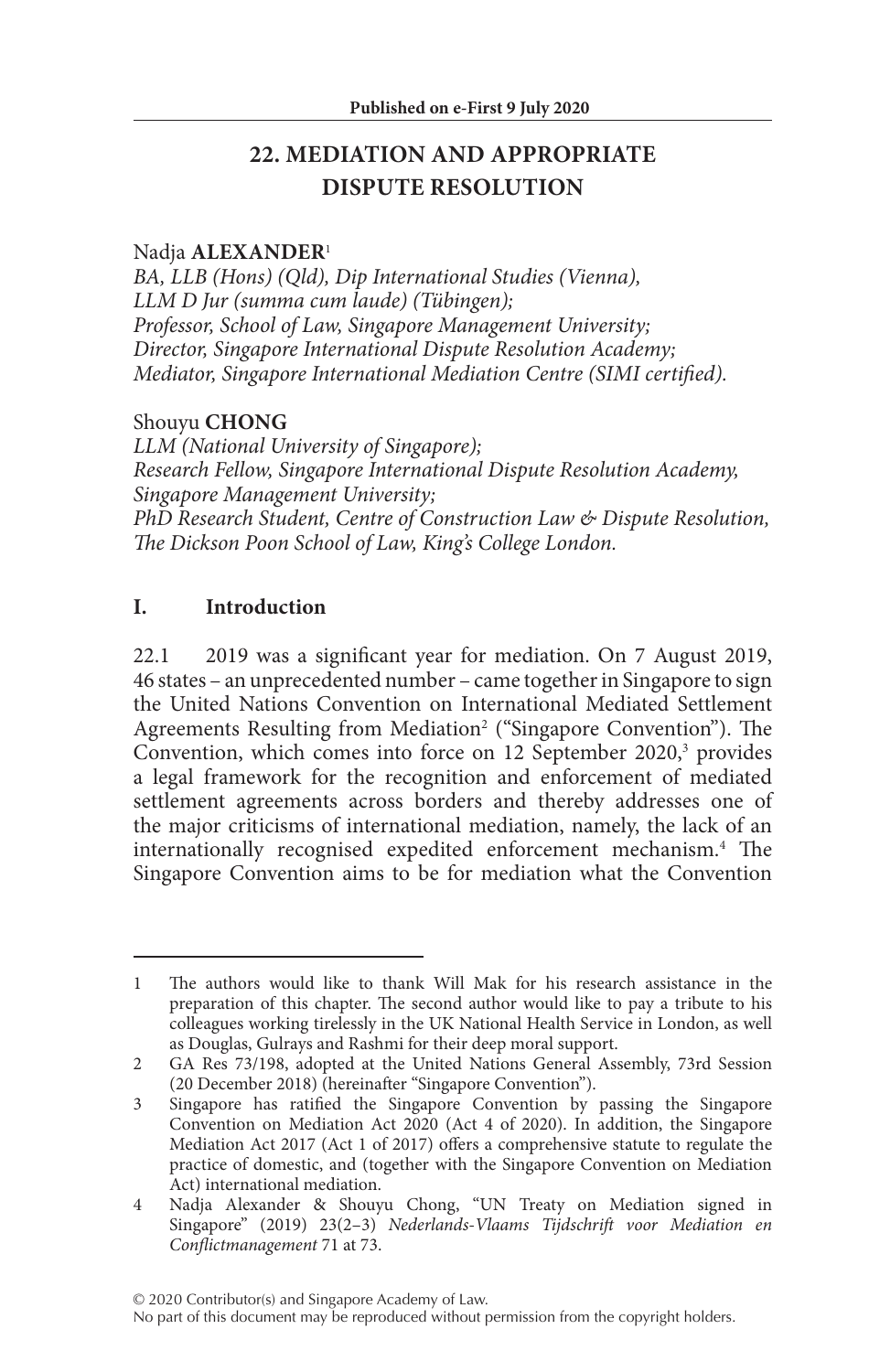on the Recognition and Enforcement of Foreign Arbitral Awards<sup>5</sup> is for arbitration.6 The Singapore Convention casts an even brighter spotlight on Singapore as a mediation and dispute resolution hub; with this attention comes increased interest in Singapore's jurisprudence on mediation and other forms of appropriate dispute resolution ("ADR").7

22.2 It is therefore timely to introduce a chapter on mediation and ADR to the Ann Rev. In terms of scope, this chapter will not deal with arbitration unless it forms part of a mixed mode dispute resolution process, which has mediation as an element.<sup>8</sup> Further, the authors note that the body of jurisprudence on mediation and ADR-related subject matter is evolving. Thus, the categories of cases in this chapter will develop accordingly. In this inaugural chapter, the authors offer a review of cases in three categories. First, cases on the recognition and enforcement of negotiated and/or mediated settlement agreements are examined.<sup>9</sup> Next, cases which address issues in mediation and ADR practice and ethics are reviewed.10 Finally, the authors consider cases dealing with civil procedure aspects of mediation, including disclosure of mediation evidence and the apportionment of costs.<sup>11</sup>

<sup>5</sup> 330 UNTS 3 (10 June 1958; entry into force 7 June 1959), also known as the "New York Convention".

<sup>6</sup> Joel Lee Tye Beng & Nadja Alexander, "Introduction" (2019) 31 SAcLJ 373 at 373–374, para 3; Gloria Lim, "International Commercial Mediation – The Singapore Model" (2019) 31 SAcLJ 377 at 391, para 31; Shouyu Chong & Felix Steffek, "Enforcement of International Settlement Agreements Resulting from Mediation under the Singapore Convention: Private International Law Issues in Perspective" (2019) 31 SAcLJ 448 at 448–449, para 1; Natalie Morris-Sharma, "Constructing the Convention on Mediation: The Chairperson's Perspective" (2019) 31 SAcLJ 487 at 488–489, para 3; and Eunice Chua, "Enforcement of International Mediated Settlements Without the Singapore Convention on Mediation" (2019) 31 SAcLJ 572 at 576, para 6. See also Khory McCormick & Sharon Ong, "Through the Looking Glass: An Insider's Perspective into the Making of the Singapore Convention on Mediation (2019) 31 SAcLJ 520 at 522, para 3.

<sup>7</sup> See Sundaresh Menon, Chief Justice at the Supreme Court of Singapore, "Mediation and the Rule of Law", keynote address at the Law Society Mediation Forum (10 March 2017) at para 26.

<sup>8</sup> See, for example, the SIAC–SIMC Arb-Med-Arb protocol at http://simc.com. sg/dispute-resolution/arb-med-arb/ and the Singapore Infrastructure Dispute Management Protocol at Ministry of Law, "New Singapore Dispute Protocol Launched to Minimise Time and Cost Overruns in Infrastructure Projects", press release (23 October 2018) <https://www.mlaw.gov.sg/news/press-releases/launchof-sidp-reduces-time-and-cost-overruns-in-infrastructure-projects> (accessed April 2020).

<sup>9</sup> See paras 22.4–22.49 below.

<sup>10</sup> See paras 22.50–22.76 below.

<sup>11</sup> See paras 22.77–22.86 below.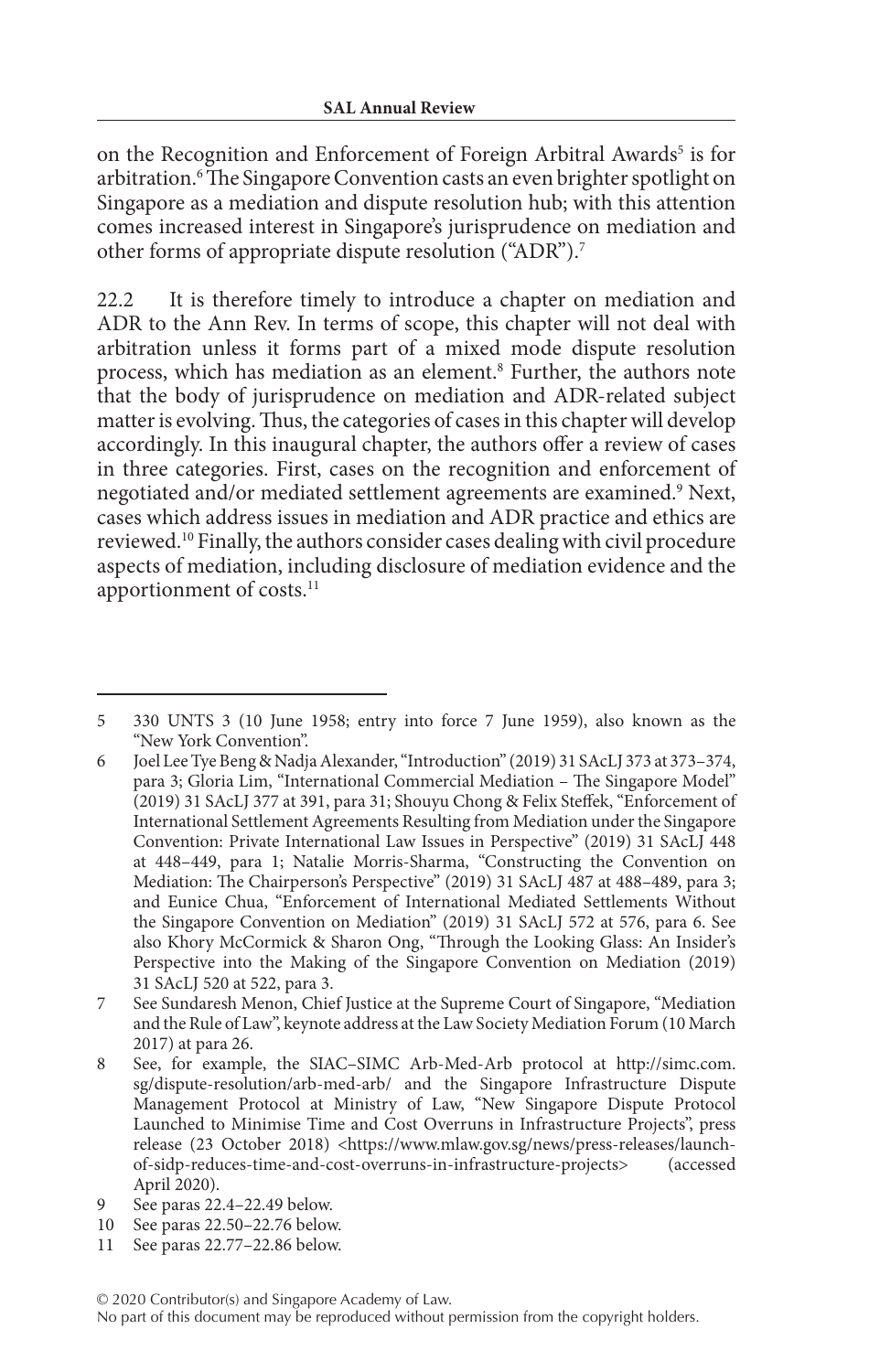22.3 A number of these cases may also be examined in other chapters of this Ann Rev, as the cases deal with legal issues beyond mediation. In this chapter, case reviews focus on mediation-related issues only.

| Category                                                                    | <b>Focus of review</b><br>comments                           | Case                                                                             |
|-----------------------------------------------------------------------------|--------------------------------------------------------------|----------------------------------------------------------------------------------|
| Recognition and<br>enforcement<br>of (mediated)<br>settlement<br>agreements | Recognising (mediated)<br>settlement agreements              | Rakna Arakshaka Lanka Ltd v<br>Avant Garde Maritime Services<br>$(Pte) Ltd^{12}$ |
|                                                                             |                                                              | Jumaiah bte Amir v Salim bin<br>Abdul Rashid <sup>13</sup>                       |
|                                                                             | Enforcing (mediated)<br>settlement agreements                | Yashwant Bajaj v Toru Ueda <sup>14</sup>                                         |
|                                                                             |                                                              | Ram Niranjan v Navin Jatia <sup>15</sup>                                         |
|                                                                             |                                                              | Law Chau Loon v Alphire<br>Group Pte Ltd <sup>16</sup>                           |
| Mediation/ADR<br>practice and                                               | <b>Expert determination</b>                                  | Teo Lay Gek v Hoang Trong<br>$Binh^{17}$                                         |
| ethics                                                                      | Neutral evaluation                                           | Yashwant Bajaj v Toru Ueda                                                       |
|                                                                             | Ethical considerations:<br>conflict of interests             | Wan Hoe Keet v LVM Law<br>Chambers LLC <sup>18</sup>                             |
| Mediation and<br>civil procedure                                            | Costs                                                        | Seraya Energy Pte Ltd v Denka<br>Advantech Pte Ltd <sup>19</sup>                 |
|                                                                             |                                                              | Yashwant Bajaj v Toru Ueda                                                       |
|                                                                             | Confidential and<br>without prejudice nature<br>of mediation | Jumaiah bte Amir v Salim bin<br>Abdul Rashid                                     |

### **II. Recognition and enforcement of (mediated) settlement agreements**

22.4 The ability of parties to obtain recognition and enforcement relief from courts in respect of a validly concluded (mediated) settlement

13 [2019] SGHC 63.

[2019] SGHC 84.

19 [2019] SGHC 100.

<sup>12</sup> [2019] 2 SLR 131.

<sup>14</sup> [2020] 1 SLR 36.

<sup>15</sup> [2020] 3 SLR 982.

<sup>16 [2019]</sup> SGHC 275.<br>17 [2019] SGHC 84.

<sup>18</sup> [2020] 3 SLR 568.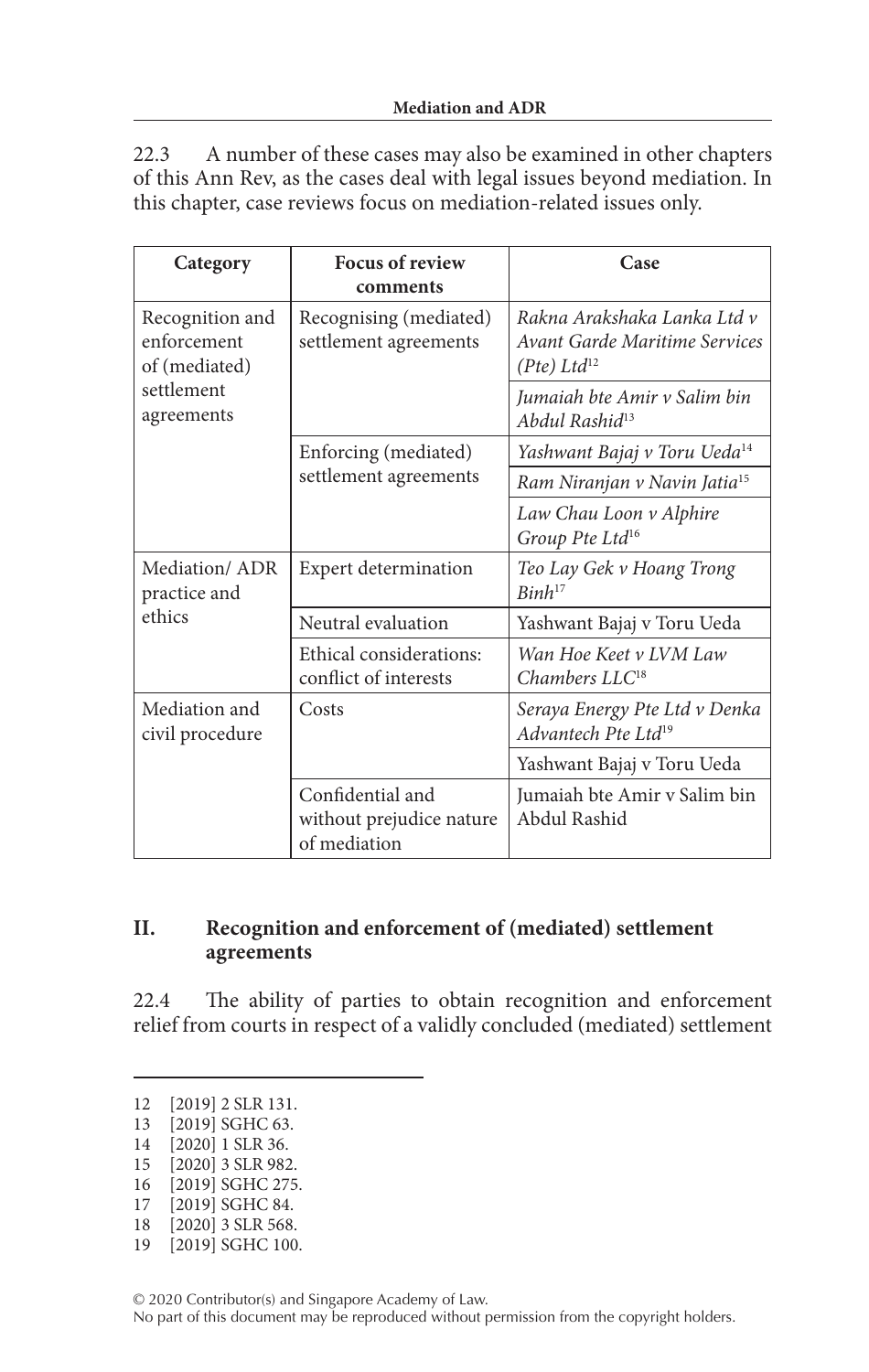agreement is a crucial consideration in dispute risk management. By way of example, parties may litigate in relation to non-compliance issues, seek judicial clarification as to a (mediated) settlement agreement's ambit, or apply for it to be set aside. Decisions emanating from Singapore courts have been favourable to the recognition and enforcement of (mediated) settlement agreements, thereby galvanising the attractiveness of mediation as a reliable and effective forum for mediation in Singapore. As the review below shows, the courts have also considered defences in relation to (mediated) settlement agreements.

22.5 In this part, decisions dealing with settlement agreements resulting from mediation as well as those resulting from negotiation are examined as the jurisprudence on negotiated settlement agreements will be relevant to mediated settlement agreements. This is the reason for the references to (mediated) settlement agreements throughout this chapter.

## *A. Recognising (mediated) settlement agreements*

22.6 The following two cases confirm that in Singapore, (mediated) settlement agreements may be invoked as a complete defence against proceedings at arbitration or in court, as regards discrete issues already resolved through settlement.

## *(1) Settlement agreements as defence to arbitration proceedings*

22.7 The case of *Rakna Arakshaka Lanka Ltd v Avant Garde Maritime Services (Pte) Ltd*<sup>20</sup> is instructive of the Singapore position on the recognition of settlement agreements in determinative forums such as arbitration and litigation.

22.8 In this case, Rakna Arakshaka Lanka Ltd ("RALL"), a company associated with the Sri Lankan government and specialising in security and risk management services, became embroiled in a dispute with one of its contractors, Avant Garde Maritime Services (Pte) Ltd ("AGMS"), over a private-public sector partnership arrangement related to combating piracy in Sri Lankan waters. AGMS commenced arbitration proceedings against RALL at the Singapore International Arbitration Centre ("SIAC") for breaches of contract, filing a notice of arbitration on 8 April 2015. RALL counter-sued AGMS in separate judicial proceedings, sending the latter a letter of demand on 23 August 2015 claiming for compensation as a result of the loss of reputation flowing from the institution of arbitration proceedings. On 20 October 2015, the parties

<sup>20</sup> See para 22.3 above.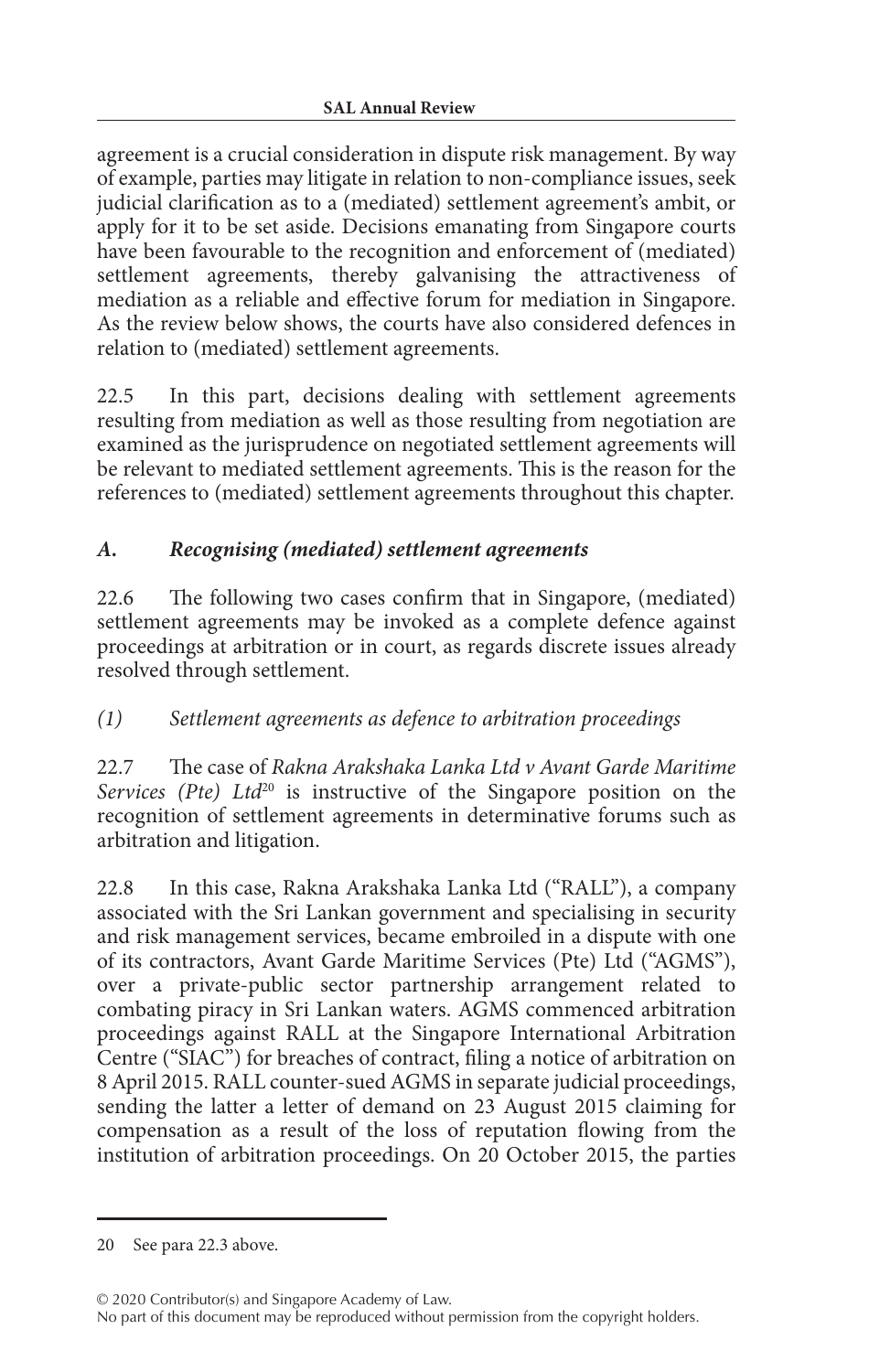concluded a signed settlement agreement, recorded in a memorandum of understanding ("MOU"). The MOU had obliged AGMS to pay sums of money to RALL, in return for the latter to waive a part of one of its claims against the former. Additionally, the MOU expressly obliged both parties to discontinue and withdraw the arbitration and legal proceedings which they had each commenced against the other.

22.9 On 12 November 2015, RALL's attorney wrote to the SIAC, communicating to the arbitral tribunal that AGMS had agreed to withdraw the matter. However, on 15 November 2015, AGMS objected and wrote to the tribunal claiming that it was "not in a position to withdraw" the arbitration. AGMS subsequently proceeded with the arbitration at the SIAC and successfully obtained an arbitral award in its favour one year later in November 2016. RALL did not substantially participate in the SIAC arbitration. On 27 February 2017, RALL commenced proceedings in Singapore to set aside the arbitral award, submitting among several arguments that the arbitral tribunal lacked the requisite jurisdiction to hear the dispute. The High Court refused to set aside the award, and RALL lodged a successful appeal to the Court of Appeal.

22.10 Giving weight to the MOU, the Court of Appeal ruled that a settlement agreement may be invoked to supersede a cause of action ordinarily available to parties in the event of a breach of a contractual relationship.21 Delivering the judgment of the Court of Appeal, Judith Prakash JA ruled that a valid and binding settlement agreement would put an end to judicial and arbitral proceedings in respect to the discrete issues which it resolved (that is, which were recorded in the contents of that settlement agreement). The moment a settlement agreement is concluded and takes a binding effect on the disputing parties, the proceedings will be spent and exhausted. Effectively, the settlement agreement operates to preclude parties from taking any further steps or making any more submissions on the resolved issues at any determinative forum (that is, litigation and arbitration), *unless* that there is a provision for parties to apply to court or an arbitral tribunal to revive the settled dispute.<sup>22</sup>

22.11 The Court of Appeal also observed that if parties were to breach the settlement agreement, a separate claim against the breaching party would arise. Yet the breach will not ordinarily provide parties with

© 2020 Contributor(s) and Singapore Academy of Law.

No part of this document may be reproduced without permission from the copyright holders.

<sup>21</sup> *Rakna Arakshaka Lanka Ltd v Avant Garde Maritime Services (Pte) Ltd* [2019] 2 SLR 131 at [95]. See *Turf Club Auto Emporium Pte Ltd v Yeo Boong Hua* [2017] 2 SLR 12 at [152]; and consider *Indian Overseas Bank v Motorcycle Industries (1973) Pte Ltd* [1992] 3 SLR(R) 841 at [13]-[20].

<sup>22</sup> *Rakna Arakshaka Lanka Ltd v Avant Garde Maritime Services (Pte) Ltd* [2019] 2 SLR 131 at [95]; *The Dilmun Fulmar* [2004] 1 SLR(R) 140 at [7]. Also see *Korea Foreign Insurance Co v Omne Re Sa* [1999] 1 Lloyd's Rep IR 509.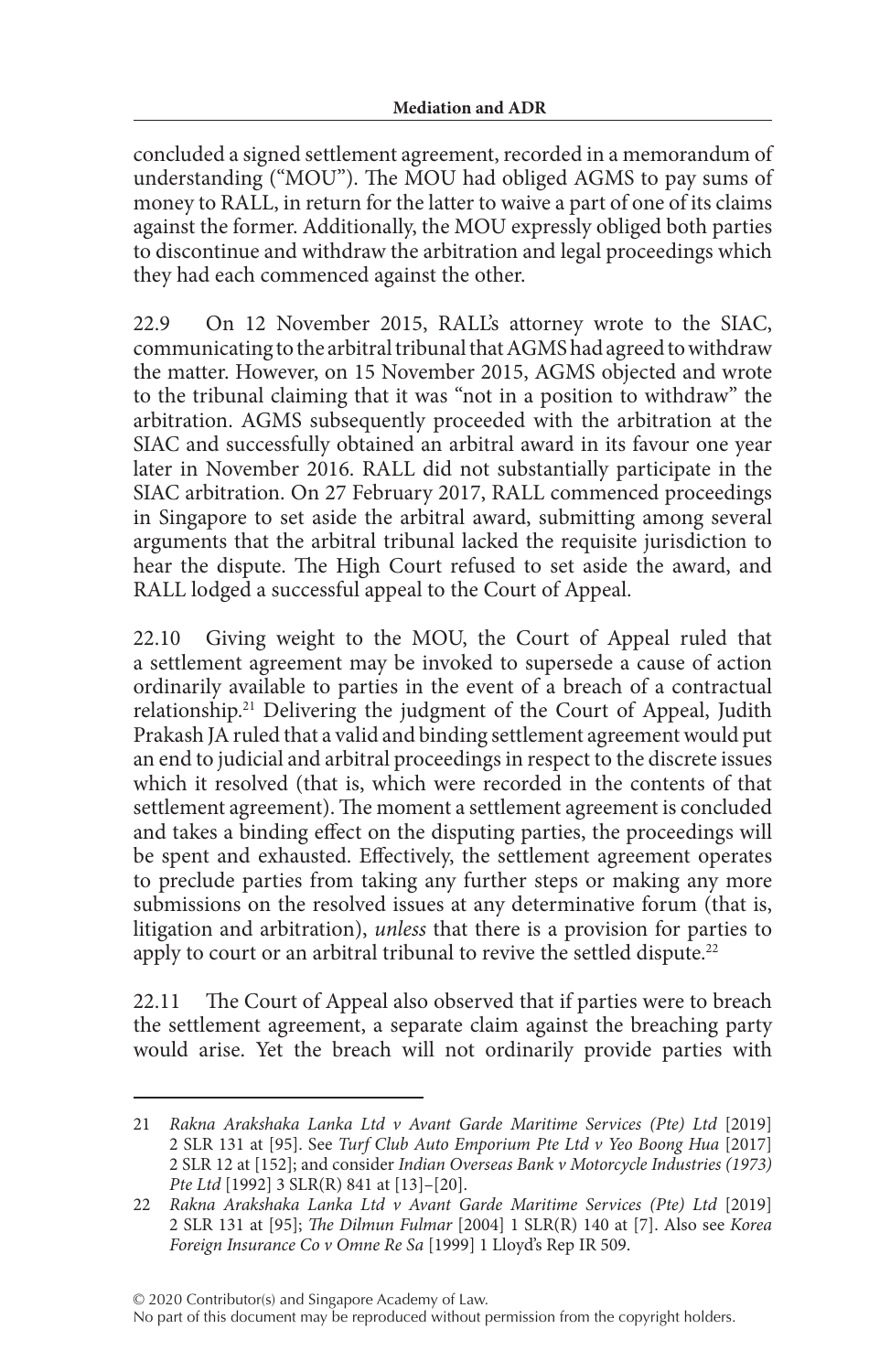the opportunity to revive the settled dispute, *unless* it was specifically provided for in the settlement agreement.

22.12 As such, the Court of Appeal allowed RALL's appeal to set aside the impugned arbitral award. First, it found that the MOU was valid and binding between the parties – it was operative immediately upon its conclusion, because there was no express or implied indication otherwise. There was an express contractual declaration in the MOU that bound both parties to the agreement that they had concluded by signature. Secondly, the Court of Appeal ruled that the arbitral tribunal lacked the jurisdiction to render the award, because of the fact that no dispute or cause of action lay before it. The settlement agreement, encapsulated by the MOU, had already resolved the parties' dispute. This is an important decision by the Court of Appeal as it is the first apex court judgment in Singapore which turns on the successful invocation of a settlement agreement as a complete defence against arbitration proceedings.

### *(2) Recognition of mediated settlement agreement as potential defence in litigation proceedings – Interpretation of terms*

22.13 In *Jumaiah bte Amir v Salim bin Abdul Rashid*, 23 the High Court was asked to recognise a mediated settlement agreement. In this case, the plaintiffs, Jumaiah and Ezzad, and the defendant, Salim, were in dispute over a real estate deal that fell through in 2016. They were directed to mediation after filing a suit in the High Court and were able to reach a mediated settlement agreement in July 2017. This case before the High Court involved a claim by the plaintiffs to enforce allegedly implied terms under the mediated settlement agreement to pay rent for an extended period of time, as well as a counterclaim by the defendant for loss of surplus sums and sums incurred for renovating the property in dispute. In relation to the defendant's counterclaim for renovation expenses, the plaintiffs argued that the issue had been resolved at mediation and formed  $\alpha$  part of the mediated settlement agreement.<sup>24</sup> Essentially, the plaintiffs argued that the defendant's claim for renovation expenses should be struck out, as that discrete issue had been resolved at mediation, and the court should recognise the relevant terms of the mediated settlement agreement.

22.14 Choo Han Teck J disagreed with the plaintiffs' arguments. His Honour found that "although the issue of renovation expenses was discussed at mediation, it did not form part of the Settlement Agreement as the Settlement Agreement made no reference to any renovation

© 2020 Contributor(s) and Singapore Academy of Law.

<sup>23</sup> See para 22.3 above.

<sup>24</sup> *Jumaiah bte Amir and Another v Salim bin Abdul Rashid* [2019] SGHC 63 at [16].

No part of this document may be reproduced without permission from the copyright holders.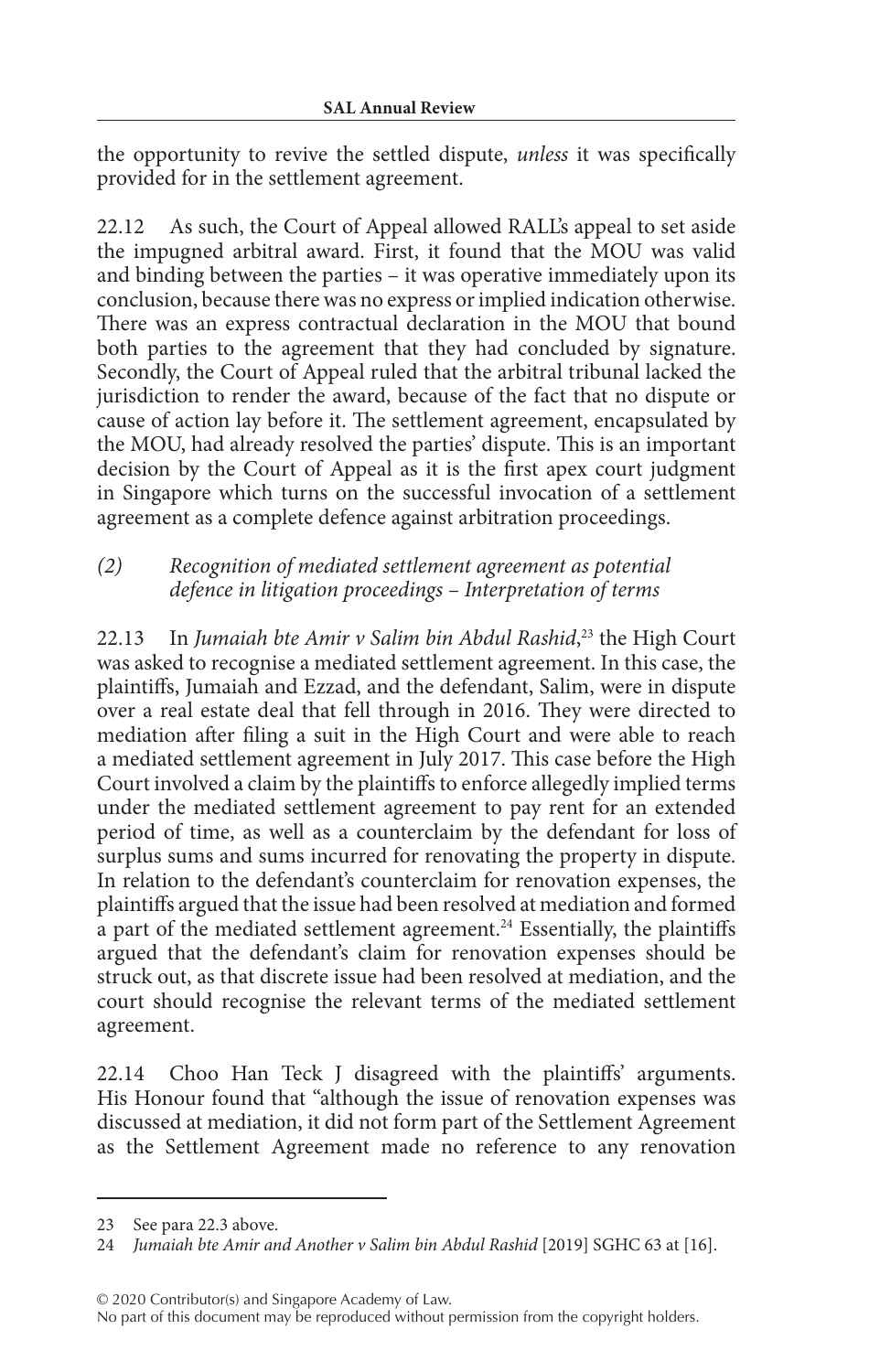expenses".25 In other words, parties may invoke the terms of a mediated settlement agreement as a defence in litigation proceedings involving claims on issues resolved at that mediation; however, on the facts of this case, the discrete issue in question (renovation expenses) while discussed at mediation was found not to form part of the mediated settlement agreement.

22.15 In reaching his decision, his Honour highlighted the confidential and without prejudice nature of mediation as follows:<sup>26</sup>

> Correspondence between parties in mediation are confidential and made without prejudice. To retain that confidentiality and to encourage such mediations, the court should therefore not delve into correspondence exchanged in the mediation process unless it is necessary, for example, to determine whether an agreement has been reached or if parties had agreed to disclose such communications (see *Ng Chee Weng v Lim Jit Ming Bryan* [2012] 1 SLR 457 at [94]–[97]).

22.16 Accordingly, the defendant's counterclaim was *not* dismissed on the basis of the mediated settlement agreement. It was, however, ultimately dismissed as the court found that the defendant was unable to fulfil the burden of proof to prove his counterclaim in relation to the renovation expenses.

### *B. Enforcing (mediated) settlement agreements*

22.17 The following cases are illustrative of the Singapore courts' approach to enforcing (mediated) settlement agreements.

*(1) Mediated settlement agreement – Non-compliance with assessor's directions per terms of mediated settlement agreement*

22.18 In *Yashwant Bajaj v Toru Ueda*,<sup>27</sup> the High Court upheld a statutory demand which was issued to enforce an alleged debt owed by the plaintiff, Bajaj, to the defendant, Ueda, under a mediated settlement agreement. Bajaj appealed, and the Court of Appeal in *Yashwant Bajaj v Toru Ueda*28 allowed his application to have that statutory demand set aside. The alleged debt was founded on a settlement amount which was to be assessed through neutral evaluation by an independent accountant ("the assessor") *per* the Singapore Mediation Centre's Neutral Evaluation Rules. It transpired that Bajaj's obstructive conduct subsequent to the

<sup>25</sup> *Jumaiah bte Amir v Salim bin Abdul Rashid* [2019] SGHC 63 at [17].

<sup>26</sup> *Jumaiah bte Amir v Salim bin Abdul Rashid* [2019] SGHC 63 at [17].

<sup>27</sup> *Yashwant Bajaj v Toru Ueda* [2018] SGHC 229.

<sup>28</sup> See para 22.3 above.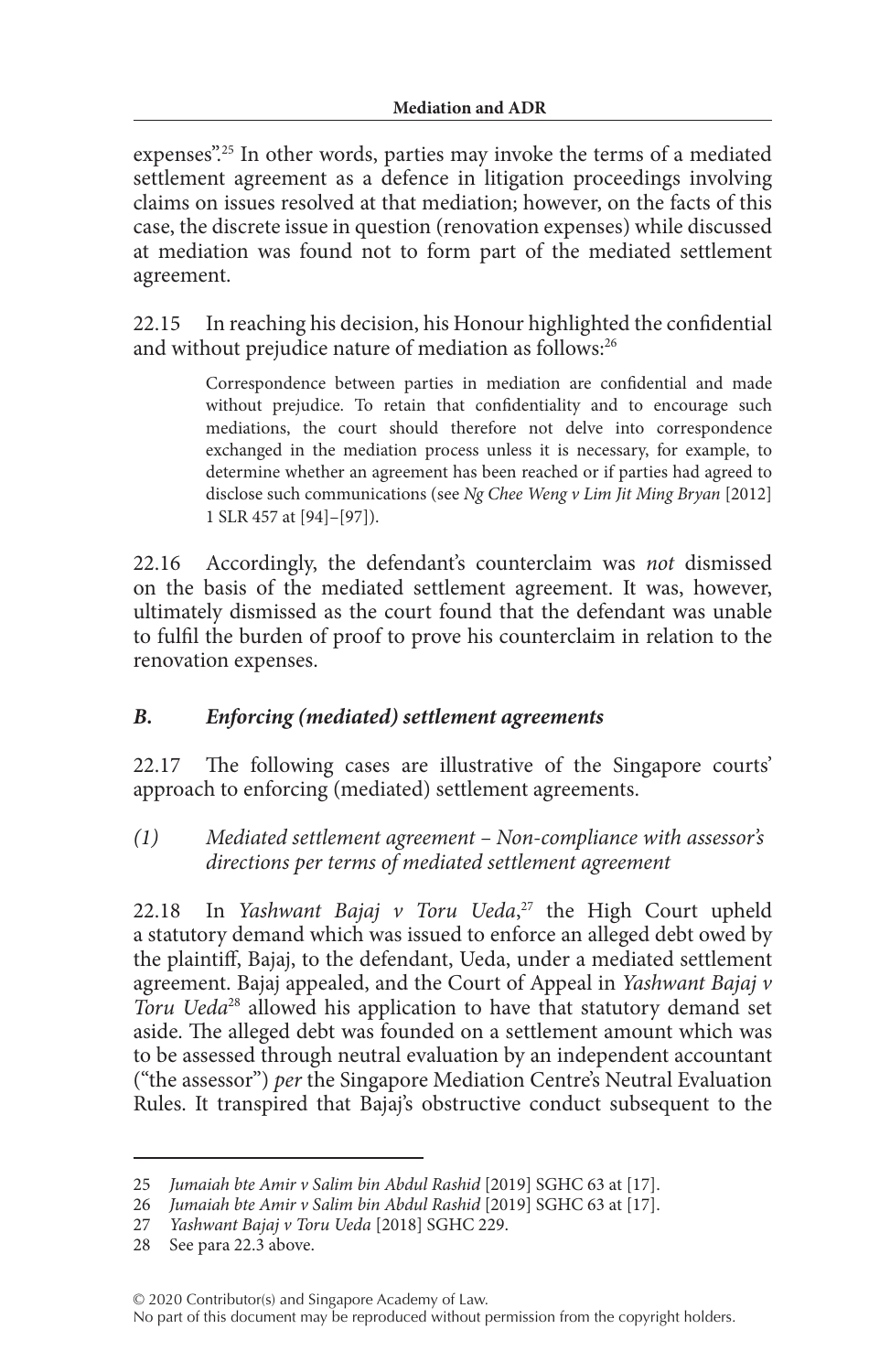conclusion of the mediated settlement agreement on 19 August 2014 led to a three-year long delay in the assessor's report (issued in November 2017). Consequently, the assessor was only able to report qualified values in his report as he only had access to documents submitted by Ueda, and the assessor caveated expressly that these values were subject to adjustments.

22.19 Chao Hick Tin SJ, delivering the judgment of the Court of Appeal, ruled that debt flowing from the *qualified* settlement amount derived by the assessor was not definite and certain,<sup>29</sup> and found that the valuations of the assessor were not determinations falling in accordance with the terms of the mediated settlement agreement.<sup>30</sup> Consequently, as the debt owed to Ueda was not clearly established, he could not seek to enforce the mediated settlement agreement against Bajaj in court.

22.20 The Court of Appeal also noted the plaintiff's obstructive behaviour during the neutral evaluation procedure. Although Chao SJ opined that Bajaj was evidently in breach of a duty under the settlement agreement to cooperate, "such a breach of contract could not render valid an otherwise uncertain debt so as to enable the alleged creditor to issue a statutory demand in respect thereof".<sup>31</sup> Instead, the court pointed out that:32

> … a party's refusal to cooperate could entitle the other party to sue the defaulting party for breach of contract or to seek an order of court compelling the defaulting party to comply with the expert's directions, or it could amount to a repudiation of the agreement.

22.21 This case is also discussed below.<sup>33</sup>

#### *(2) Enforcement of mediated settlement agreement and settlement agreement – Factors relevant to setting aside*

22.22 In *Ram Niranjan v Navin Jatia*, 34 the parties were locked in a drawn-out and complicated domestic dispute which spilled over into the running of a family business. During the course of the parties' acrimonious

© 2020 Contributor(s) and Singapore Academy of Law.

<sup>29</sup> *Yashwant Bajaj v Toru Ueda* [2020] 1 SLR 36 at [71].

<sup>30</sup> *Yashwant Bajaj v Toru Ueda* [2020] 1 SLR 36 at [72].

<sup>31</sup> *Yashwant Bajaj v Toru Ueda* [2020] 1 SLR 36 at [78].

<sup>32</sup> *Yashwant Bajaj v Toru Ueda* [2020] 1 SLR 36 at [78].

<sup>33</sup> See paras 22.63–22.70 below.

<sup>34</sup> See para 22.3 above. At the time of writing, this case was on appeal. The appeal was allowed in a judgment delivered by the Singapore Court of Appeal on 6 April 2020: *Navin Jatia v Ram Niranjan* [2020] 1 SLR 1098. The Court of Appeal reversed the High Court's finding in respect to the validity of the 2015 Settlement Deed. The appeal judgment will be discussed in this chapter next year.

No part of this document may be reproduced without permission from the copyright holders.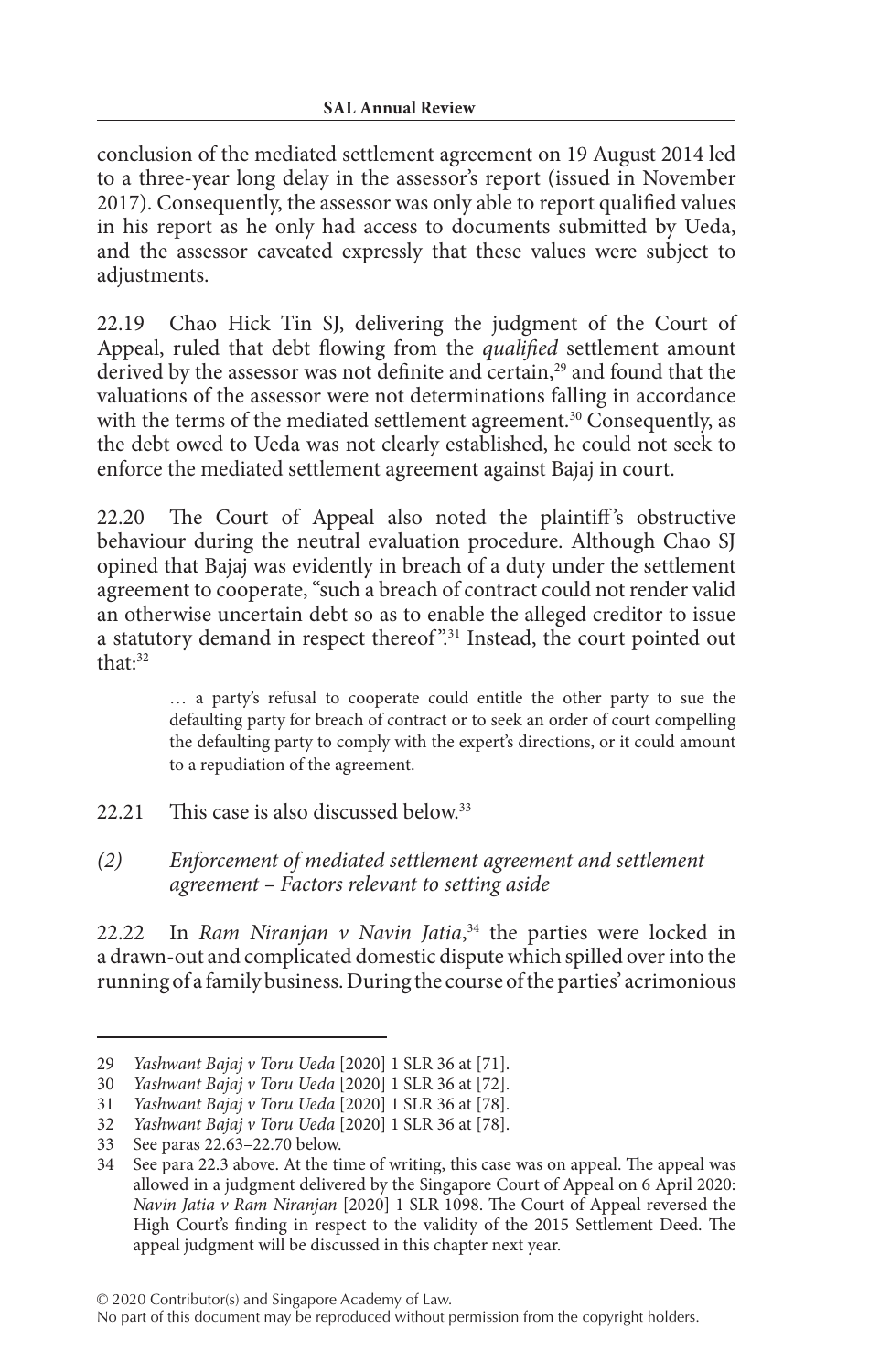relationship, which unfolded over more than ten years, there were two settlement agreements concluded between the parties: a mediated settlement agreement encapsulated in a memorandum of understanding ("MOU") dated 9 December 2006 signed by Mr Ram, Mrs Ram and Mr Navin (noting that Mrs Navin was also a named party to the MOU but she did not sign it); and a settlement agreement encapsulated in a settlement deed concluded on 6 August 2015 ("the 2015 Deed") signed by the same four parties. The MOU provided arrangements for the family business (including the restructuring of shareholding and organisation of key appointment holders in the company, Evergreen Global Pte Ltd) as well as some domestic provisions (including the purchase of a house for Mrs Ram, which would serve as a lifelong residence for Mr and Mrs Ram under a contractual licence). Further personal and business disputes had surfaced after the signing of the MOU. The parties came together to conclude another settlement agreement, recording it under the 2015 Deed: this instrument purported to be a "full and final settlement of all or any Issues (including any claim(s) thereto) arising between them"35 and to revoke and supersede:<sup>36</sup>

> … all previous agreements, arrangements and/or understandings made between them (including those made individually between certain parties to [the 2015 Deed], without the involvement of all four parties herein).

22.23 Unfortunately, more disputes which included physical and verbal abuse between the parties transpired, and Mr and Mrs Ram were eventually expelled from the property they were promised under the MOU. This resulted in Mr Ram filing this suit in the High Court, to address a long list of grievances. For the purposes of this review, we will only address the issues relevant to the court ordering the enforcement of the MOU, as well as the setting aside of the 2015 Deed.

22.24 As the terms of the 2015 Deed purported to supersede the MOU, the High Court first considered if the 2015 Deed was a valid and binding settlement agreement. Mr Ram, hoping to enforce the terms of the MOU, argued that the 2015 Deed should be set aside on the basis of various arguments, namely, that it was void for uncertainty, or alternatively, that it was voidable for misrepresentation, duress, undue influence, unconscionability, and/or material nondisclosure. As a nominal defendant who aligned her case with her husband's, Mrs Ram argued for the same; additionally, she argued that the 2015 Deed should be set aside for *non est factum*.

<sup>35</sup> *Ram Niranjan v Navin Jatia* [2020] 3 SLR 982 at [31(a)].

<sup>36</sup> *Ram Niranjan v Navin Jatia* [2020] 3 SLR 982 at [31(c)].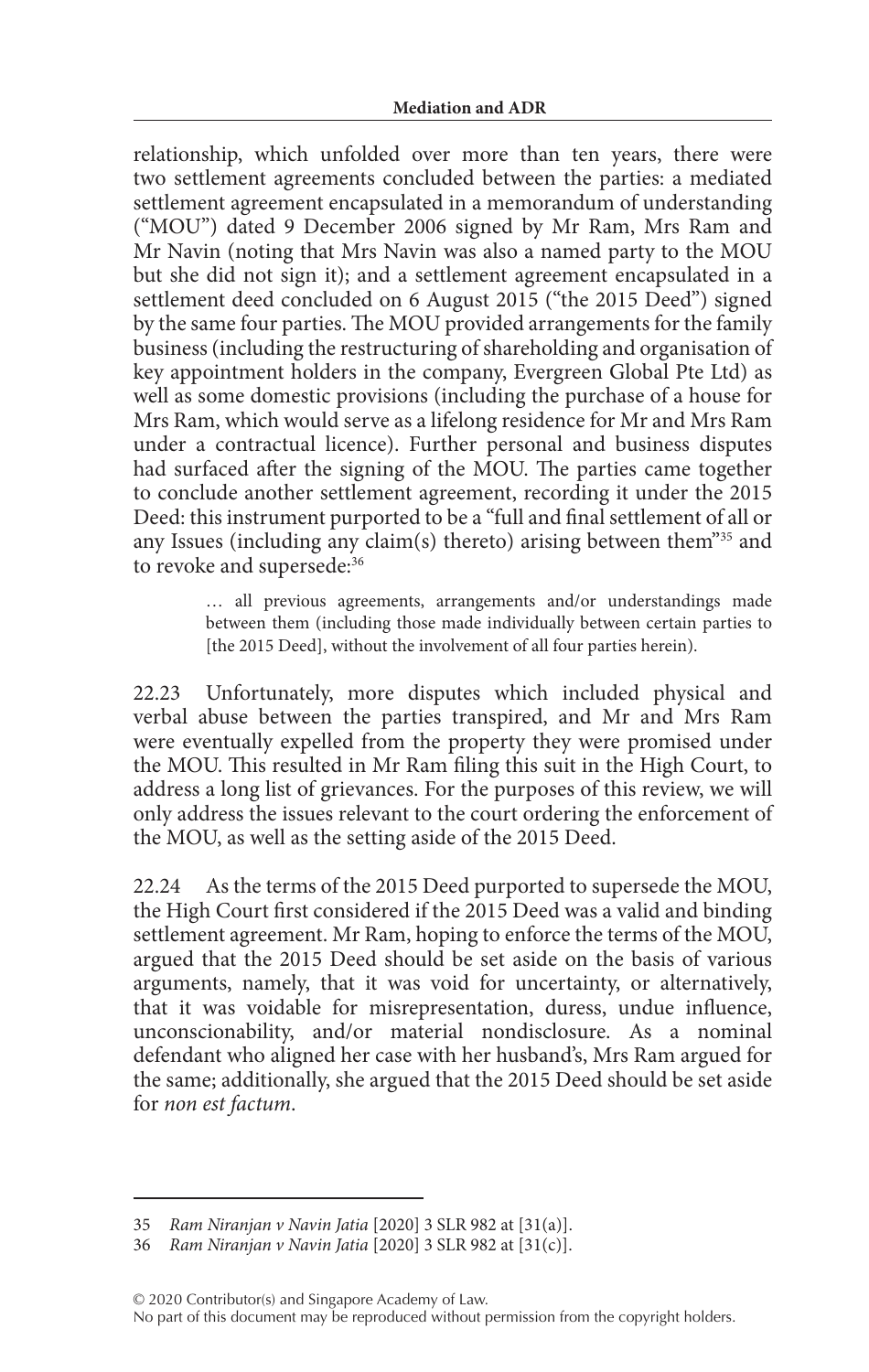22.25 The High Court ruled that the 2015 Deed was not void for uncertainty. Chua Lee Ming J first reiterated the law:<sup>37</sup>

> A contract is valid and enforceable if its terms are certain. A term is uncertain if there is no objective or reasonable method of ascertaining how the term is to be carried out: *Rudhra Minerals Pte Ltd v MRI Trading Pte Ltd (formerly known as CWT Integrated Services Pte Ltd)* [2013] 4 SLR 1023 at [32]. At the same time, courts do strive to uphold contracts where possible rather than striking them down: *Climax Manufacturing Co Ltd v Colles Paragon Converters (S) Pte Ltd* [1998] 3 SLR(R) 540 at [22] and [26].

22.26 In respect of the 2015 Deed purporting to be a full and final settlement of all "Issues", Mr and Mrs Ram argued that the definition of "Issues" was uncertain. The court disagreed, as there was actually a definition provided of the term "Issues" in the Deed:<sup>38</sup>

> … disagreements over matters concerning personal business styles, work aptitudes, monies and other personal matters/concerns … which have created certain disharmony within the family or amongst the individual members.

22.27 The court also clarified that a provision in a settlement agreement which purports to revoke and supersede all past agreements and understandings is not an ambiguous or uncertain clause.

22.28 Next, the High Court ruled that the 2015 Deed could not be set aside for misrepresentation. Chua J reiterated the law as follows:<sup>39</sup>

> An actionable misrepresentation consists in a false statement of *existing or past fact* made by one party before or at the time of making the contract, which is addressed to the party misled, and which induces that party to enter into the contract: *Tan Chin Seng and others v Raffles Town Club Pte Ltd* [2003] 3 SLR(R) 307 at [20], citing *Anson's Law of Contract* (28th Ed, 2002) at p 237. In other words, an actionable misrepresentation does not operate on statements of intention.

22.29 The case for misrepresentation was unfounded in this case as Mr and Mrs Ram simply did not show any statements of existing facts which could have led to a misrepresentation.

22.30 The High Court ruled that the 2015 Deed may not be voidable for duress, undue influence or unconscionability. As to duress, Chua J reiterated the law:40

<sup>37</sup> *Ram Niranjan v Navin Jatia* [2020] 3 SLR 982 at [46].

<sup>38</sup> *Ram Niranjan v Navin Jatia* [2020] 3 SLR 982 at [48].

<sup>39</sup> *Ram Niranjan v Navin Jatia* [2020] 3 SLR 982 at [51].

<sup>40</sup> *Ram Niranjan v Navin Jatia* [2020] 3 SLR 982 at [55].

No part of this document may be reproduced without permission from the copyright holders.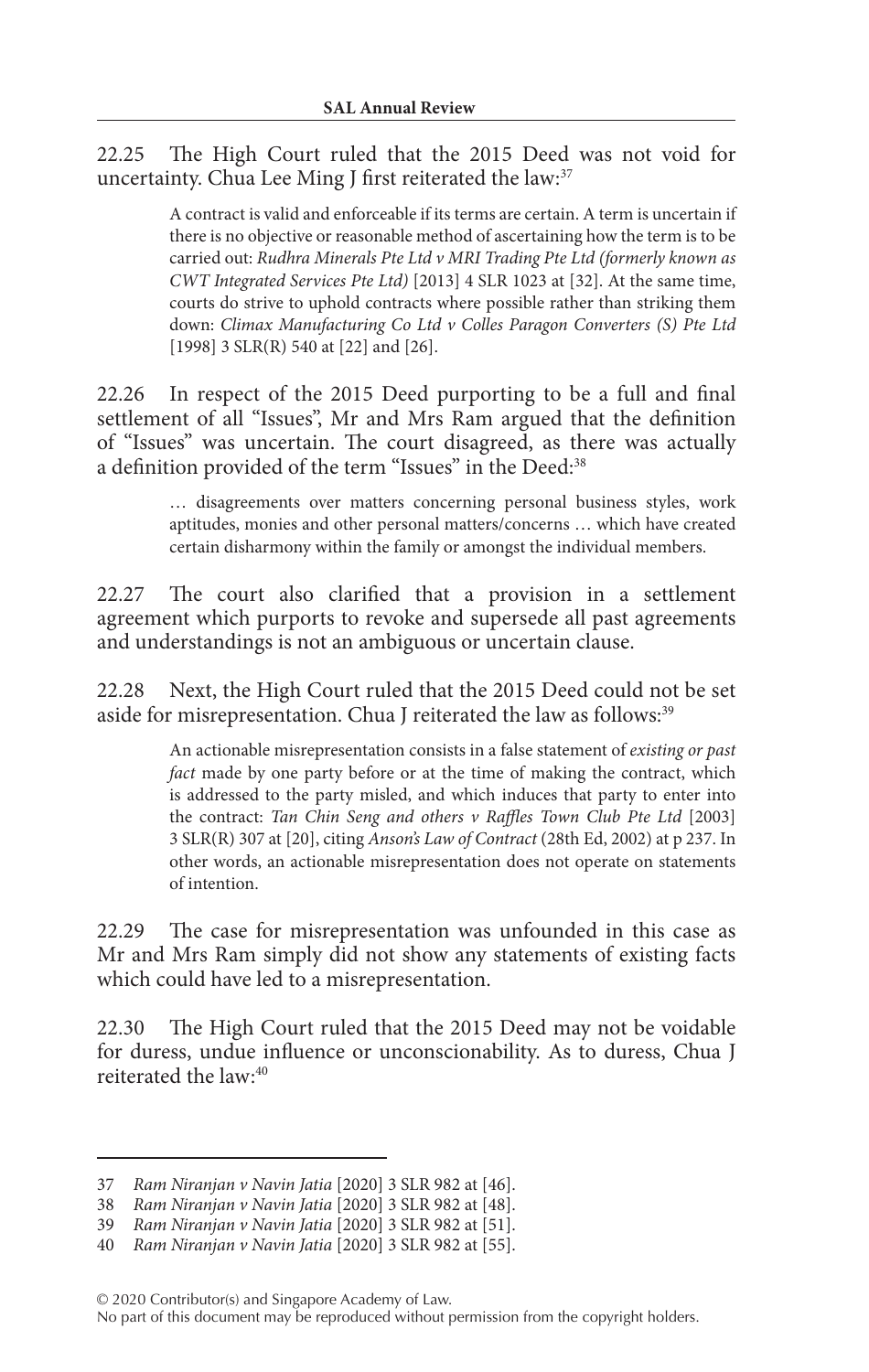There are two elements in duress. First, there had to be pressure amounting to compulsion of the victim's will. Second, the pressure exerted had to be illegitimate: *E C Investment Holding Pte Ltd v Ridout Residence Pte Ltd and another* [2011] 2 SLR 232 at [48].

22.31 The court found that there was no duress as there was no evidence of a compulsion of will upon Mr and Mrs Ram when they signed the 2015 Deed. By all indications, they entered into the settlement agreement voluntarily.<sup>41</sup>

22.32 As to undue influence, the court found no indication of actual or presumed undue influence. There was no actual undue influence as it was already shown when the court dismissed the arguments for duress that Mr and Mrs Ram entered into the settlement agreement voluntarily, without any compulsion of will. The presumption of undue influence was also unfounded: the very fact that Mr and Mrs Ram were locked in a highly acrimonious decade-long dispute with Mr Navin, who was their son, at the time the 2015 Deed was concluded completely debunked any doubt that there was a shred of a relationship of trust and confidence reposed by them in Mr Navin, which may have given rise to the presumption of undue influence.

#### 22.33 As to unconscionability, the court reiterated the law:<sup>42</sup>

First, there must be weakness on one side, which could arise from poverty, ignorance or other circumstances, like acute grief. Second, there must be exploitation of that weakness and a transaction at an undervalue would be a necessary component of this requirement. Third, upon the satisfaction of these two elements, it will be for the defendant to demonstrate that the transaction was fair, just and reasonable. [See *Bok v BOL and another* [2017] SGHC 316 at [120]–[122]].

22.34 Chua J opined that Mr and Mrs Ram simply did not prove to the court that they were labouring under any form of weakness, which would invoke the doctrine of unconscionability.

22.35 The High Court also ruled that the 2015 Deed could not be set aside for *non est factum* against Mrs Ram. The court first reiterated the  $law<sup>43</sup>$ 

> The doctrine of *non est factum* operates as an exception to the general rule that a person is bound by his signature on a contractual document even if he did not fully understand its terms. Two elements need to be established for

No part of this document may be reproduced without permission from the copyright holders.

<sup>41</sup> *Ram Niranjan v Navin Jatia* [2020] 3 SLR 982 at [59].

<sup>42</sup> *Ram Niranjan v Navin Jatia* [2020] 3 SLR 982 at [67].

<sup>43</sup> *Ram Niranjan v Navin Jatia* [2020] 3 SLR 982 at [71].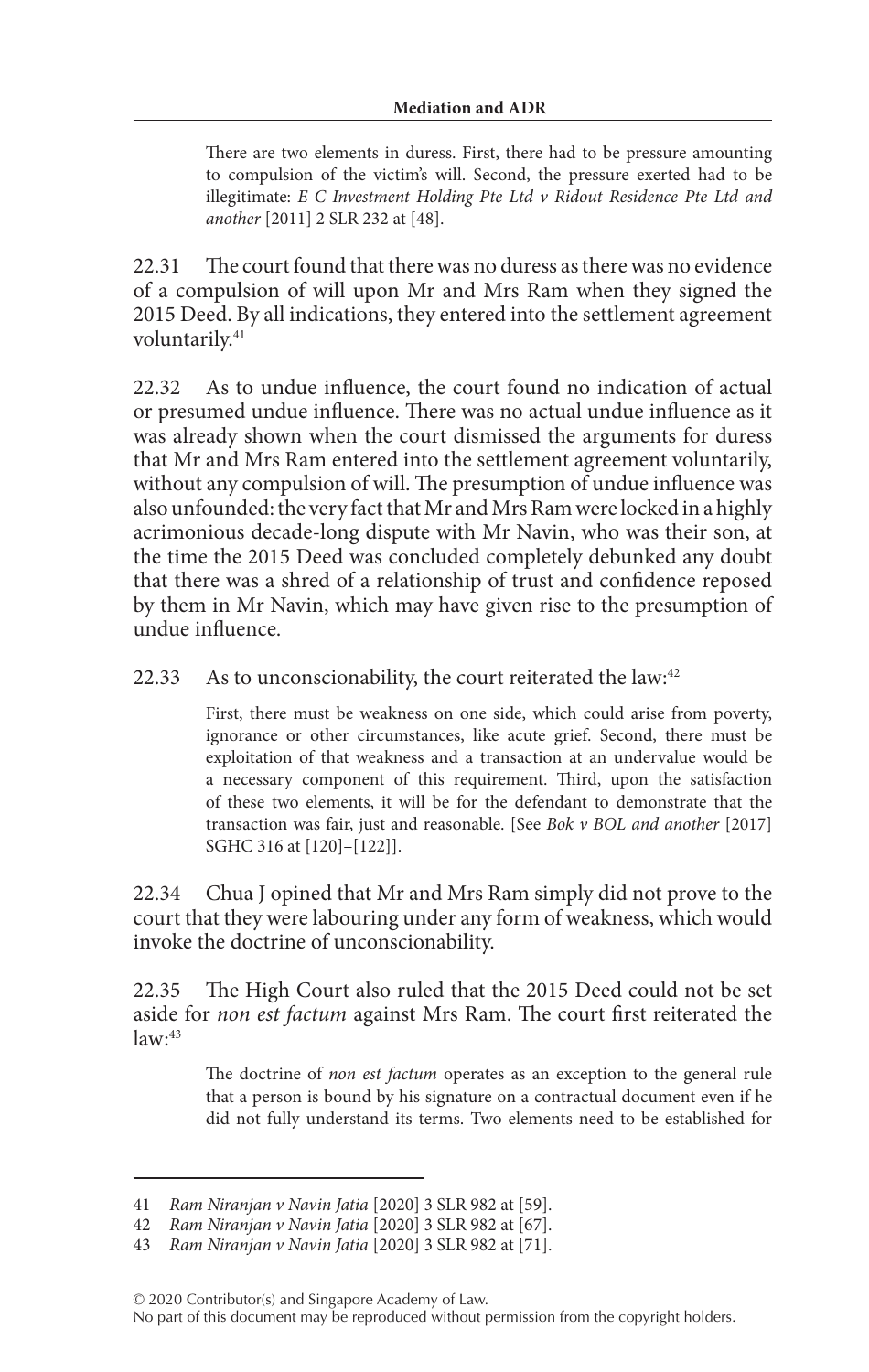this doctrine to be invoked. First, there must be a radical difference between what was signed and what was thought to have been signed. Second, the party seeking to rely on the doctrine must prove that he took care in signing the document, that is, he must not have been negligent. See *Mahidon Nichiar bte Mohd Ali and others v Dawood Sultan Kamaldin* [2015] 5 SLR 62 at [119].

22.36 Mrs Ram claimed that no one explained the contents of the deed to her. She also admitted that a lawyer was present, but she claimed to have not been able to understand the lawyer as he spoke poor Hindi. Judging by the contextual circumstances of the conclusion of the 2015 Deed, Chua J found Mrs Ram's claims not believable as she herself was deeply involved in the acrimonious relationship with her son and daughter-in-law and could not have had no idea about what she was signing. As her husband, Mr Ram, knew that the 2015 Deed was a settlement deed, the court found it highly likely that he would have informed her about it when she signed it. In any case, Chua J impressed that Mrs Ram was clearly negligent in signing the 2015 Deed, as she took no steps to enquire as to the nature of the instrument she was to sign.44 Hence the doctrine of *non est factum* was not available to her under these circumstances.

22.37 However, the court held that the 2015 Deed could be set aside for a material non-disclosure of fact. Characterising the 2015 Deed as fundamentally a family arrangement,<sup>45</sup> in spite of the fact that business matters were also resolved therein, Chua J reiterated the law:<sup>46</sup>

> A family arrangement is an agreement between members of the same family intended to be generally and reasonably for the benefit of the family either by compromising doubtful or disputed rights or by preserving the family property or the peace or security of the family by avoiding litigation or by saving its honour: *Rajabali Jumabhoy and others v Ameerali R Jumabhoy and others* [1997]  $2$  SLR(R)  $296$  ... at [204]. In any family arrangement there must be honest disclosure by each party to the other of all such material facts known to him, relative to the rights and title of either, as are calculated to influence the other's judgment in the adoption of the arrangement, and any advantage taken by either of the parties of the other's known ignorance of such facts will render the agreement liable to be set aside: *Halsbury's Laws of England* vol 18 (Butterworths, 4th Ed, 1977), at para 315.

22.38 The court found that amidst the negotiations leading to the conclusion of the 2015 Deed, Mr Navin under-disclosed to Mr Ram his share of sale proceeds of some liquidated bonds. The court was unimpressed that whilst it thought Mr Ram was entitled to US\$3,442,378.29 of the sale proceeds, Mr Navin led Mr Ram to believe

<sup>44</sup> *Ram Niranjan v Navin Jatia* [2020] 3 SLR 982 at [74].

<sup>45</sup> *Ram Niranjan v Navin Jatia* [2020] 3 SLR 982 at [77].

<sup>46</sup> *Ram Niranjan v Navin Jatia* [2020] 3 SLR 982 at [76].

No part of this document may be reproduced without permission from the copyright holders.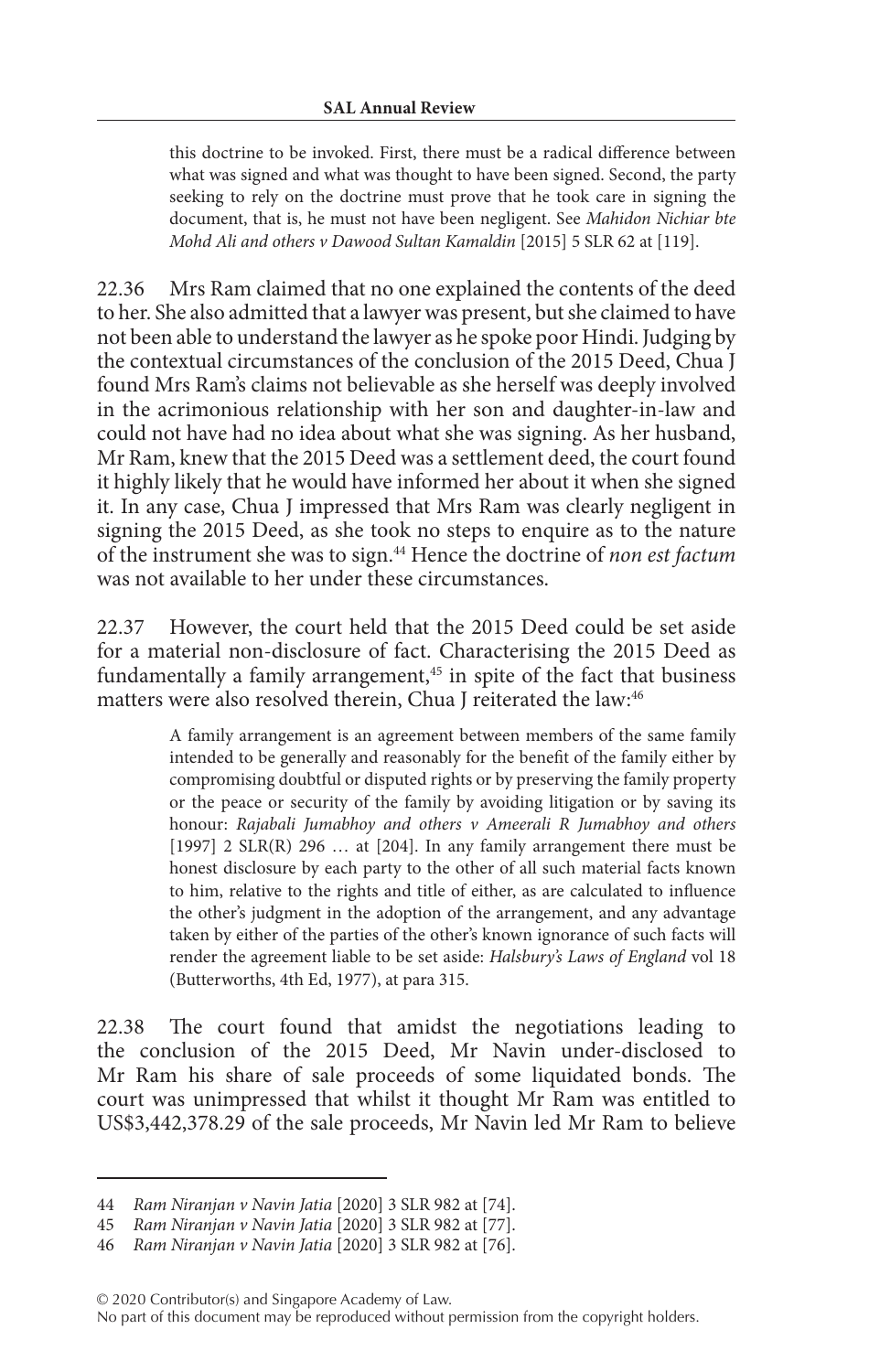that his share was less than US\$1.5m in the talks leading up to the 2015 Deed. The court emphasised:<sup>47</sup>

> Obviously, Ram's share of the sale proceeds was material since the 2015 Deed purported to settle all the existing disputes for a sum of US\$2m to be paid to Ram. Navin had therefore failed to disclose a material fact.

22.39 Accordingly, Chua J allowed the application by Mr and Mrs Ram to set aside the 2015 Deed.

22.40 The High Court proceeded next to decide if the mediated settlement agreement encapsulated in the MOU was binding and enforceable on all parties. Mr and Mrs Navin argued that the MOU should be set aside, abandoning their initial position to rely on the 2015 Deed, which the court had already found to be unenforceable for material non-disclosure of fact. Unsurprisingly, Mr and Mrs Ram argued that the MOU was valid, binding and enforceable. The court engaged in a marginal inquiry as to whether the MOU was an instrument flowing from a social and domestic arrangement.<sup>48</sup> Highlighting that "the facts, context and circumstances in each case must be carefully considered",<sup>49</sup> Chua J ruled that the parties had intended the MOU to have a legally binding effect. This was because judging from the circumstances leading to the mediation and conclusion of the MOU in 2006, the court thought that it represented the result of a serious attempt to resolve a complicated and acrimonious father-son dispute over business and domestic affairs which shaded into one another. For instance, the court thought that a hand-written provision (written by Mr Navin) which provided Mr and Mrs Ram with a right to stay at a domestic residence in the MOU led to a strong inference that the parties were in serious contemplation of achieving compromise and amicably resolving their disputes through the conclusion of that MOU in 2006, and the inference thereafter was that the parties intended it to be a legally binding instrument when it was signed.<sup>50</sup>

22.41 Accordingly, the court ruled that the mediated settlement agreement in the form of the MOU was a valid and binding instrument, and granted the necessary declaratory orders to enforce its provisions. It should also be noted that whilst Mr and Mrs Ram were successful in enforcing the MOU against Mr and Mrs Navin, the court found that Mr Ram had breached some implied terms under the MOU: it was implied that he was not to misbehave in such a manner that would make

No part of this document may be reproduced without permission from the copyright holders.

<sup>47</sup> *Ram Niranjan v Navin Jatia* [2020] 3 SLR 982 at [79].

<sup>48</sup> *Ram Niranjan v Navin Jatia* [2020] 3 SLR 982 at [87].

<sup>49</sup> *Ram Niranjan v Navin Jatia* [2020] 3 SLR 982 at [84].

<sup>50</sup> *Ram Niranjan v Navin Jatia* [2020] 3 SLR 982 at [86].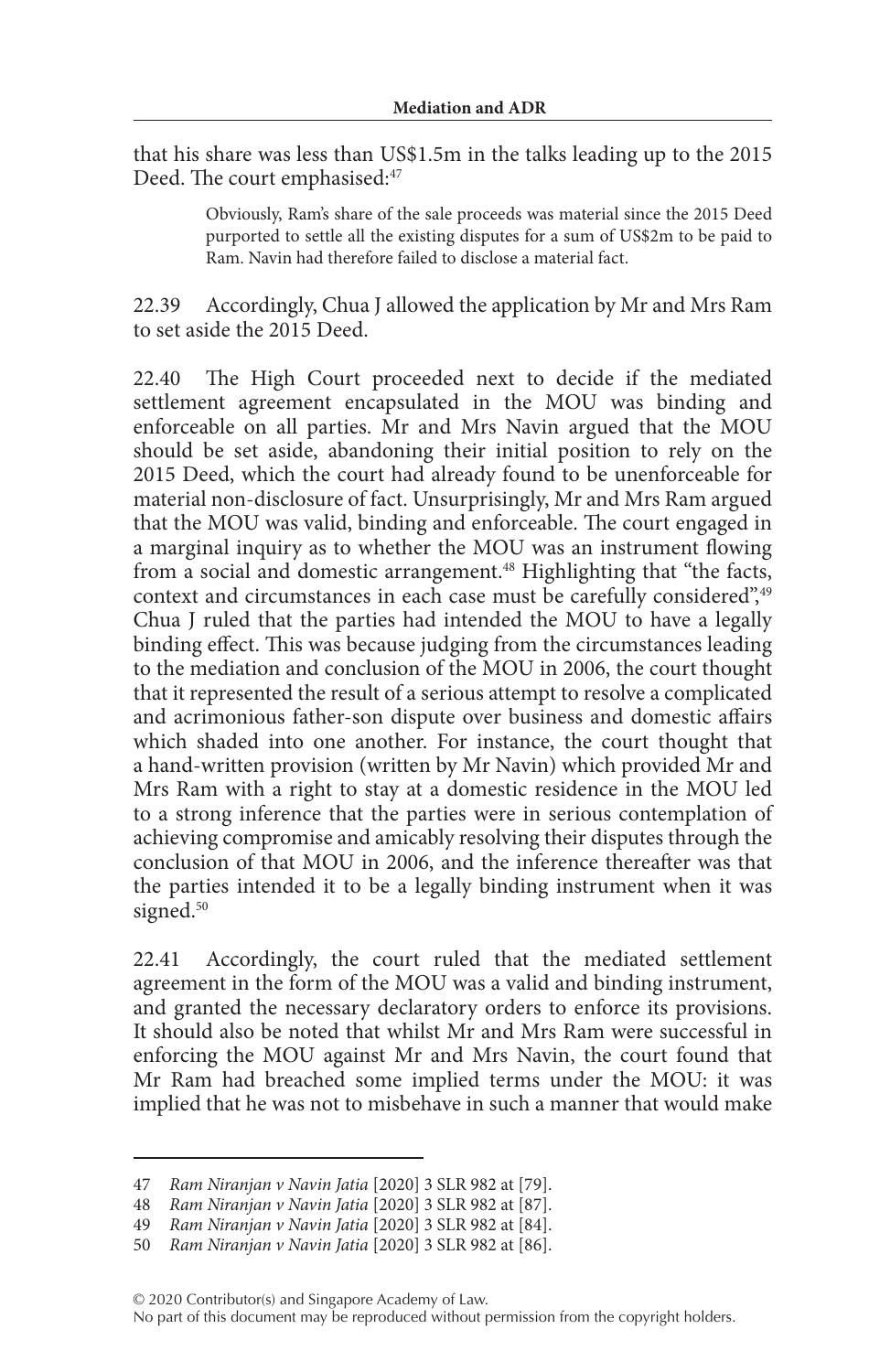it unreasonable for him to insist on staying at the property.51 As the court found that Mr. Ram had a "propensity towards violent behaviour and verbal abuse whilst living at the [property]",<sup>52</sup> this entitled Mr and Mrs Navin to evict him from the property, in spite of the contractual licence entitling him to reside there for life under the terms of the MOU.<sup>53</sup>

### *(3) Settlement agreement – Declaration of valid and binding nature*

22.42 A party may seek a declaration of the valid and binding nature of a settlement agreement as was the case in *Law Chau Loon v Alphire Group*  Pte Ltd.<sup>54</sup> Here the applicant, Law, concluded a settlement agreement – recorded on a WhatsApp text message – with investors from Alphire Group Pte Ltd ("Alphire") over the satisfaction of a court judgment debt, which indebted the former to the latter. Because of the unfulfilled judgment debt, there were plans by Alphire to file a bankruptcy petition against Law. Consequently, Law applied to the High Court hoping to stave off the petition by enforcing the terms of the concluded settlement agreement through a declaration of its validity and binding nature. Alphire categorically denied having concluded the settlement agreement.

22.43 The following summary of the facts of the case leading to the conclusion of the settlement agreement are relevant for the purposes of review. Some time at the end of January 2019, Law met with one of the Alphire investors, who initiated a compromise over the S\$1m judgment debt Law owed to Alphire. Subsequently, on 2 February 2019, Law and the investors conferred at a local hotel lobby. Law attended the meeting with S\$1m in cash at hand. The parties engaged in negotiations, which resulted in a full and final settlement of the judgment debt. The terms of the settlement involved payment of sums of money in addition to the S\$1m cash Law had at hand, a share transfer and disclosure of relevant information<sup>55</sup>

22.44 One of the investors recorded the terms of the settlement agreement in a WhatsApp text message, which was transmitted to Law. The message read as follows:<sup>56</sup>

> We agree that if [Law] pays us S\$1m (received on 2 February 2019) plus S\$400,000 in 4 installments (*sic*) of S\$100,000 each commencing 1st June

© 2020 Contributor(s) and Singapore Academy of Law.

<sup>51</sup> *Ram Niranjan v Navin Jatia* [2020] 3 SLR 982 at [115].

<sup>52</sup> *Ram Niranjan v Navin Jatia* [2020] 3 SLR 982 at [117].

<sup>53</sup> *Ram Niranjan v Navin Jatia* [2020] 3 SLR 982 at [215].

<sup>54</sup> See para 22.3 above. At the time of writing, this case was on appeal. The appeal was dismissed in a judgment delivered by the Court of Appeal on 19 May 2020: *Alphire Group Pte Ltd v Law Chau Loon* [2020] SGCA 50.

<sup>55</sup> *Law Chau Loon v Alphire Group Pte Ltd* [2019] SGHC 275 at [45] *ff*.

<sup>56</sup> *Law Chau Loon v Alphire Group Pte Ltd* [2019] SGHC 275 at [48].

No part of this document may be reproduced without permission from the copyright holders.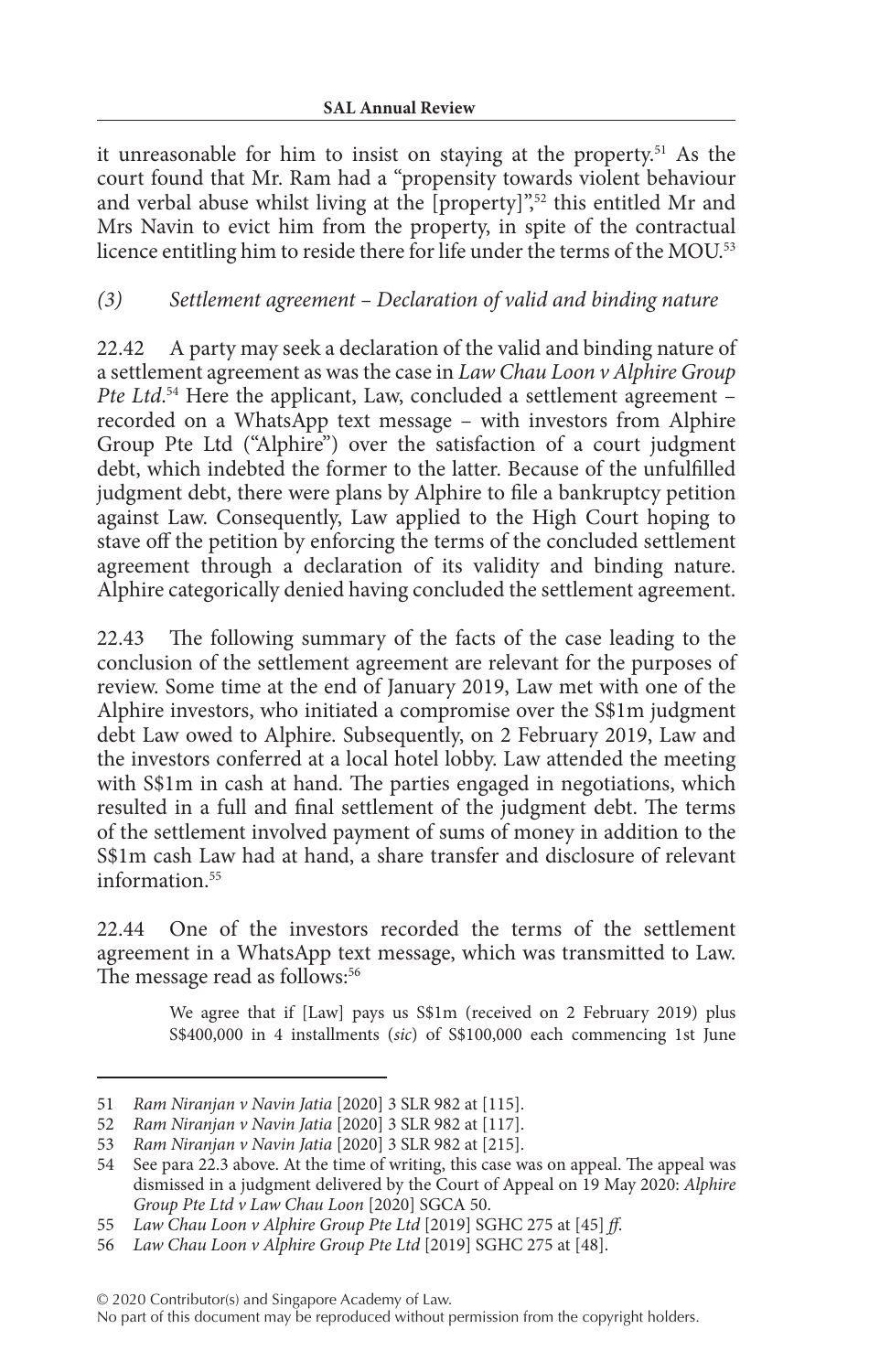2019 (with cheques issued in advance) and provides all necessary information and contact particulars regarding the debtors owing amounts to Alphire and transfers his shares free of charge in the company to Alicia and confirms he has no claims against Alphire we will agree to the settlement and withdraw our bankruptcy petition.

22.45 Subsequently, Alphire disclaimed the terms of the settlement agreement. It argued that the agreement was subject to contract, and that there was no intention to conclude a binding settlement agreement between the parties. Additionally, it submitted that the investors had no authority to enter into the settlement agreement with Law on its behalf. Consequently, Law applied to the High Court for an order to enforce the settlement agreement.

22.46 The High Court granted an order to enforce the settlement agreement. First, Vincent Hoong JC (as he then was) found that the investors had the implied actual authority to enter into the settlement agreement with Law on Alphire's behalf.<sup>57</sup> His Honour found that the Alphire directors were actually subservient to the investors, who yielded direct influence over the management and running of the company. There was evidence that the directors were accountable and/or reported on matters with regard to the management, operations and profitability of Alphire to the investors. Moreover, the High Court specifically found that the investors' substantial involvement with the company's financial affairs led to the inference that they possessed an implied actual authority to enter into a settlement agreement over an outstanding judgment debt in favour of Alphire.

22.47 Secondly, the High Court scrutinised the context under which the settlement agreement was concluded. It was reiterated:<sup>58</sup>

> For there to be a valid settlement agreement, there must be 'an identifiable agreement that is complete and certain, consideration, as well as an intention to create legal relations' (*Gay Choon Ing v Loh Sze Ti Terence Peter and another appeal* [2009] 2 SLR(R) 332 … at [46]).

22.48 Hoong JC opined that the fact that the settlement agreement was recorded on a time-stamped WhatsApp text message was a weighty consideration. Furthermore, the High Court found that there was a complete and uncontradicted coincidence in the agreement reflected in the text message with the outcomes of the negotiation at the hotel lobby between the parties.<sup>59</sup> The High Court also took some post-contractual

No part of this document may be reproduced without permission from the copyright holders.

<sup>57</sup> *Law Chau Loon v Alphire Group Pte Ltd* [2019] SGHC 275 at [36].

<sup>58</sup> *Law Chau Loon v Alphire Group Pte Ltd* [2019] SGHC 275 at [39].

<sup>59</sup> *Law Chau Loon v Alphire Group Pte Ltd* [2019] SGHC 275 at [51].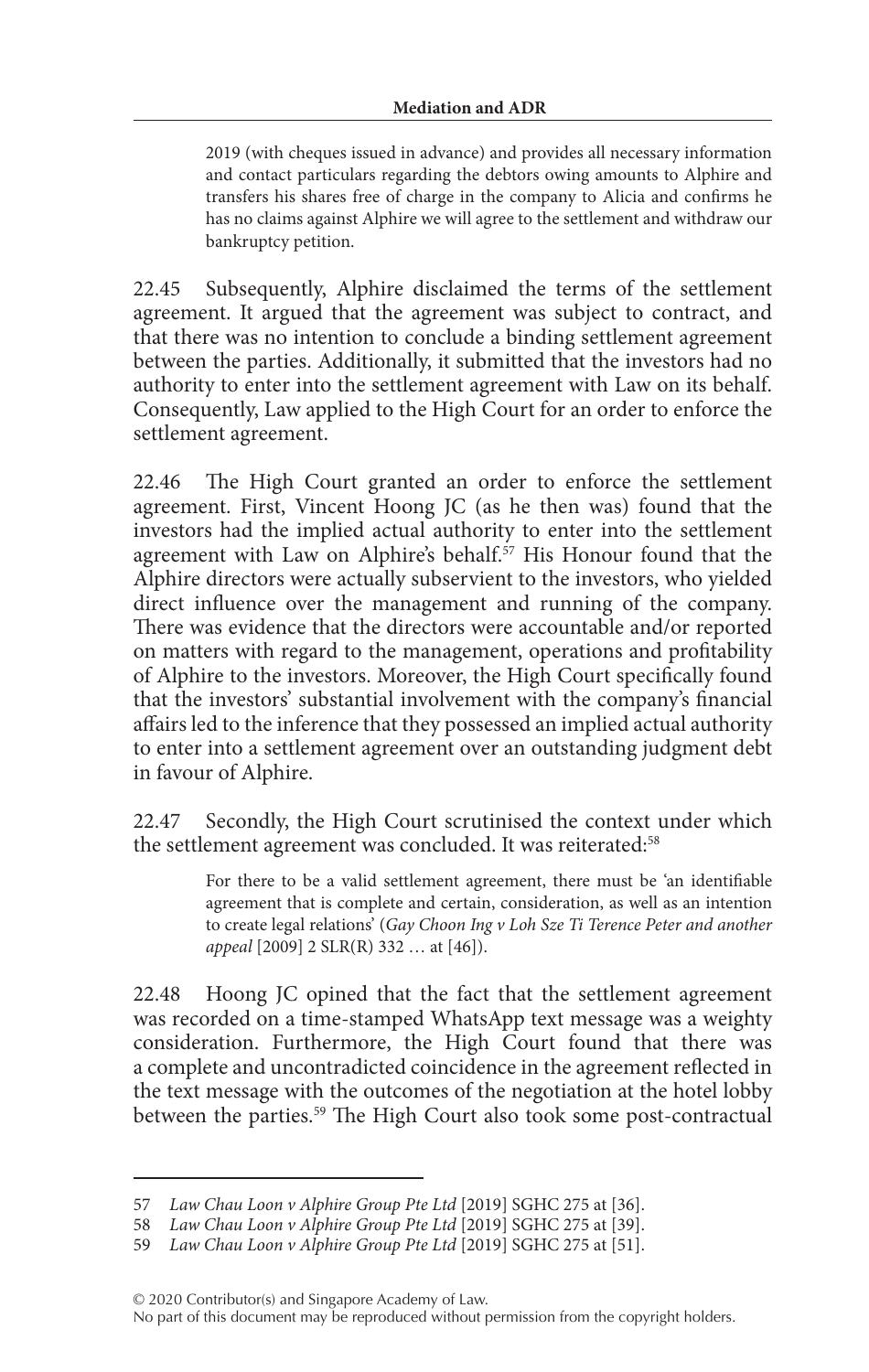evidence into account: Alphire's solicitors, in a correspondence with Law's solicitors on 15 February 2019, had acknowledged that there was a full and final settlement reached between the parties on 2 February 2019.60

22.49 The High Court was satisfied that the terms of the settlement agreement were complete, certain and binding: this was bolstered by the fact that there was clear consideration (that is, Law's obligation to pay S\$1.4m to Alphire on agreed terms, in exchange for the settlement of the judgment debt) stated in the agreement.<sup>61</sup> The High Court also found that there was intention between the parties to create legal relations with each other, on the basis that the WhatsApp text message was couched in legalistic terms, and clearly reflected a *quid pro quo* negotiated between Law and the investors. $62$  Accordingly, as the settlement agreement was valid and binding, Hoong JC granted the declaration, sought by Law, to enforce it.

### **III. Mediation/appropriate dispute resolution practice and ethics**

22.50 In this part, three cases are examined: first, the authors consider a case from the High Court where the expert determination of an independent valuer, nominated in accordance with the terms of a mediated settlement agreement, was unsuccessfully challenged. The authors then revisit a case examined in the previous part in which the findings of an assessor in a neutral evaluation procedure were successfully challenged for not being rendered in accordance with the terms of the mediated settlement agreement. Finally, the authors review a case in which the High Court considered whether there was a conflict of interest in a situation in which a lawyer represented a different client against *the same defendants* in a dispute over the same substantial issues.

### *A. Expert determination*

*(1) Expert determination procedure agreed to in terms of mediated settlement agreement – Challenge to valuation report resulting from expert determination*

22.51 In *Teo Lay Gek v Hoang Trong Binh*, 63 the parties had been locked in a minority oppression dispute in 2016. After proceeding to the

<sup>60</sup> *Law Chau Loon v Alphire Group Pte Ltd* [2019] SGHC 275 at [50(c)].

<sup>61</sup> *Law Chau Loon v Alphire Group Pte Ltd* [2019] SGHC 275 at [64].

<sup>62</sup> *Law Chau Loon v Alphire Group Pte Ltd* [2019] SGHC 275 at [65].

<sup>63</sup> See para 22.3 above.

<sup>© 2020</sup> Contributor(s) and Singapore Academy of Law.

No part of this document may be reproduced without permission from the copyright holders.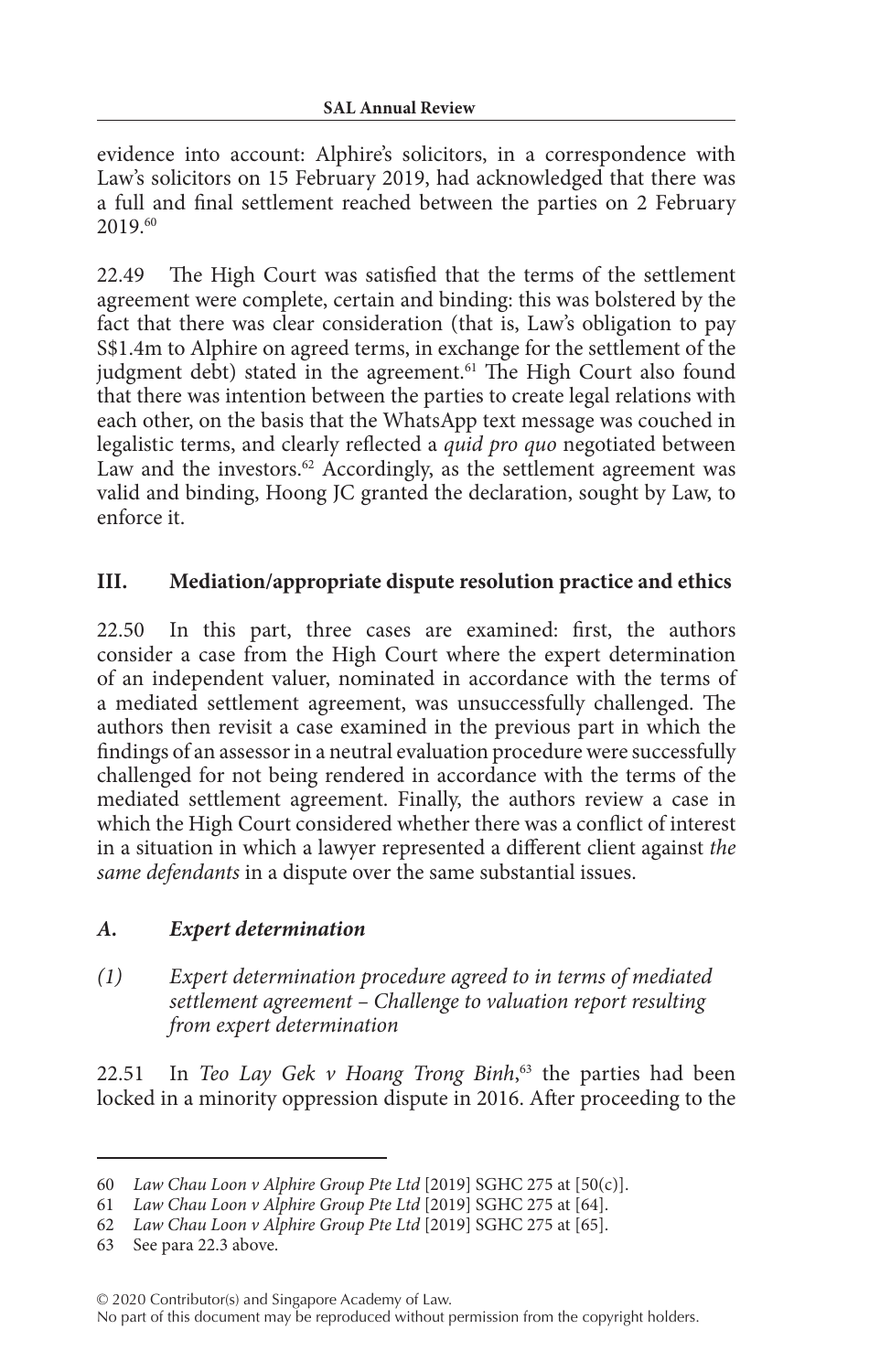Singapore Mediation Centre on 16 June 2017, they concluded a mediated settlement agreement which represented a full and final settlement of all matters regarding a suit that had been filed in the High Court in relation to the aforementioned dispute. As part of their obligations under the mediated settlement agreement, the defendants agreed to buy out the plaintiffs' shareholding in Agape Holdings Pte Ltd ("the Company"); the parties agreed to appoint Ernst & Young Solutions LLP ("EY") as an independent valuer to make an expert determination of the fair market value of the plaintiffs' shareholding in the Company. The defendants were obliged under the terms of the mediated settlement agreement to purchase the plaintiffs' shares based on the fair market value assessed by EY, which the parties had agreed to be final and binding upon them.

22.52 EY produced a valuation report ("the EY Report") dated 2 January 2018, which assessed the fair market value of the shares to be US\$4,165,675 as at 31 December 2016. According to the mediated settlement agreement concluded in June 2017, the defendants were obliged to make two instalment payments to the plaintiffs in April 2018 and June 2018. However, after EY had completed its valuation, the defendants requested EY to reassess the valuation of the shares as they were of the view that the valuation should have considered further relevant documents and information. EY maintained the position that it could not conduct a reassessment, unless it received the approval of all parties, as the defendants had already agreed to the timeline to provide all relevant information leading up to the valuation report. Moreover, EY had already acceded to the defendants' repeated requests for an extension of time to submit relevant documents and information before the report was issued. After participating in an unsuccessful mediation, which was provided for according to the terms of the mediated settlement agreement which resulted from the original mediation, the plaintiffs commenced this suit in the High Court against the defendants to enforce the terms of the mediated settlement agreement, namely, the obligation to buyout their shares in the Company at the assessed value. During the course of filing their affidavits, the defendants produced a contrasting valuation report prepared by Savills Vietnam Co Ltd dated 26 September 2018 ("the Savills Report"). Relying on the Savills Report, the defendants sought to impeach the assessment undertaken in the EY Report. First, they argued that the EY Report contained manifest errors; furthermore, the defendants asserted that EY had in their assessment materially departed from its contractual mandate flowing from the mediated settlement agreement.<sup>64</sup> The defendants argued that the EY Report be set aside for the above reasons.

<sup>64</sup> *Teo Lay Gek v Hoang Trong Binh* [2019] SGHC 84 at [25].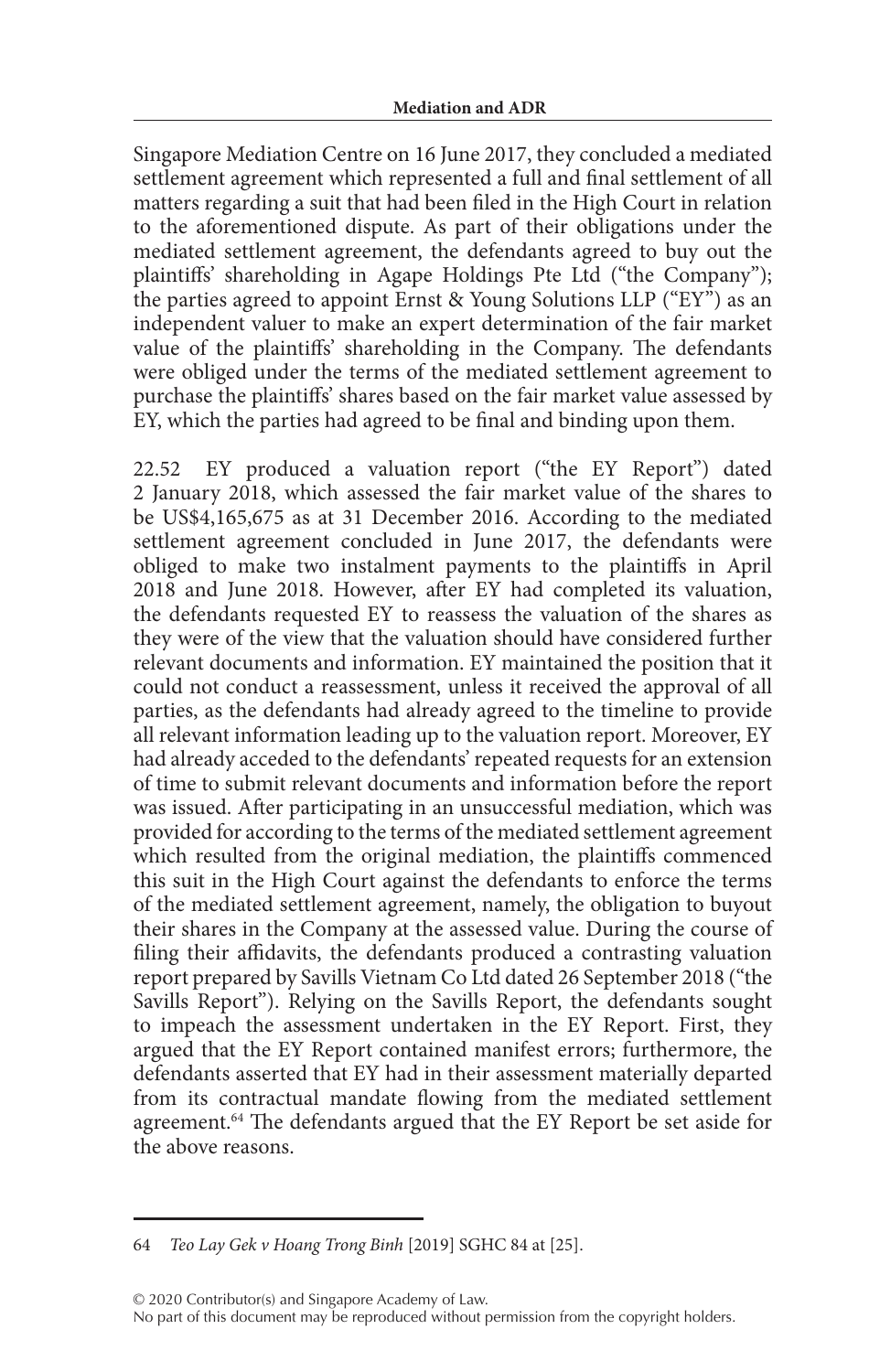22.53 Tan Siong Thye J first set out the law relevant to mounting a challenge to the EY Report:<sup>65</sup>

> The general rule is that the only grounds to challenge a determination of an expert upon whom the parties agreed are as follows (see *Poh Cheng Chew v K P Koh & Partners Pte Ltd and another* [2014] 2 SLR 573 … at [36]):

- (a) material departure from instructions;
- (b) manifest error; or
- (c) fraud, collusion, partiality and the like.

22.54 The court emphasised that the starting point of its inquiry would be to uphold the parties' contractual bargain, for they had contractually agreed – under the mediated settlement agreement – for an expert's determination to be final and binding on its merits; a court will generally not interfere with the expert's determination based on its own views of the merits<sup>66</sup>

22.55 Addressing the defendants' first argument in this light, expert determinations may be impeached where parties prove a "manifest error" in the report; the error must be a patent error on the "face" of the award or decision.67 The speech delivered by Lord Denning MR in *Campbell v*  Edwards<sup>68</sup> illustrates this sufficiently:<sup>69</sup>

> … It is simply the law of contract. If two persons agree that the price of property should be fixed by a valuer on whom they agree, and he gives that valuation honestly and in good faith, they are bound by it. *Even if he has made a mistake they are still bound by it. The reason is because they have agreed to be bound by it.* [emphasis added]

22.56 Keeping in mind that parties had *chosen* their expert, they had to lie in the bed which they had made. As Lawton LJ in *Baber v Kenwood Manufacturing Co Ltd and Whinney Murray & Co*<sup>70</sup> opined:

> … Now experts can be wrong; they can be muddle-headed; and, unfortunately, on occasions they can give their opinions negligently. *Anyone who agrees to accept the opinion of an expert accepts the risk of these sorts of misfortunes happening.* [emphasis added]

70 [1978] 1 Lloyd's Rep 175 at 181.

#### © 2020 Contributor(s) and Singapore Academy of Law. No part of this document may be reproduced without permission from the copyright holders.

<sup>65</sup> *Teo Lay Gek v Hoang Trong Binh* [2019] SGHC 84 at [26].

<sup>66</sup> See *Evergreat Construction Co Pte Ltd v Presscrete Engineering Pte Ltd* [2006] 1 SLR(R) 634 at [29].

<sup>67</sup> *Geowin Construction Pte Ltd v Management Corporation Strata Title Plan No 1256* [2007] 1 SLR(R) 1004 at [16].

<sup>68</sup> [1976] 1 WLR 403.

<sup>69</sup> *Campbell v Edwards* [1976] 1 WLR 403 at 407.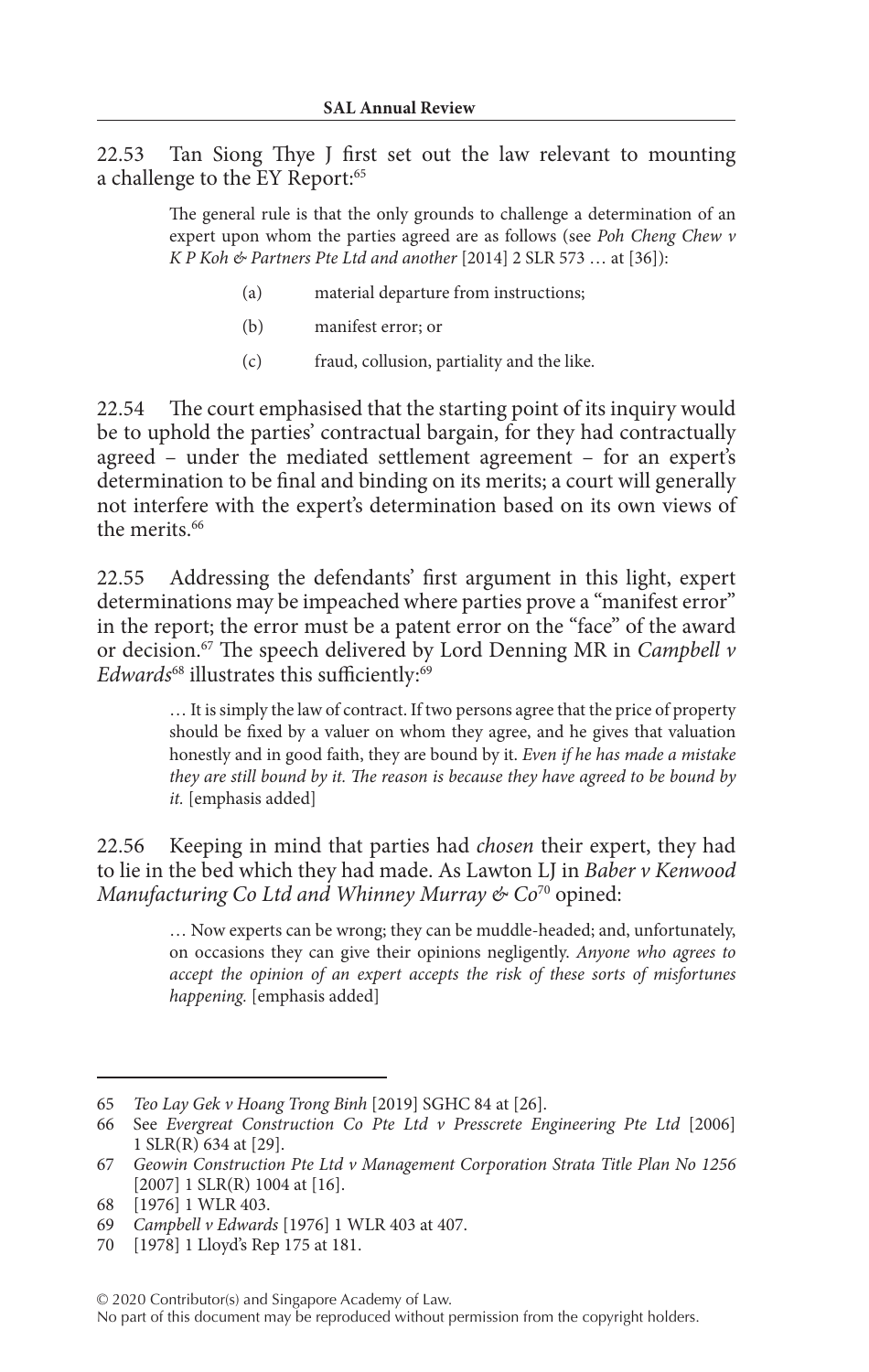22.57 The High Court established that there are two elements which a party dissatisfied with an expert determination must prove, in order to demonstrate that a manifest error has indeed occurred. First, the error needs to be obvious and not originate from or be founded upon a difference of opinion; secondly, the error needs to have obviously influenced (or be capable of influencing) the expert's determination.<sup>71</sup> Examples of manifest errors include clear arithmetical errors, or where an expert valuer refers to factual elements (such as buildings) that are non-existent or unfounded<sup>72</sup>

22.58 Applying the law to the facts, Tan J found that there were no manifest errors contained in the EY report. To begin with, the errors identified by the defendants were not obvious, as they required the court to conduct an extensive inquiry on whether EY had committed any mistake in its assessment. Furthermore, the alleged errors in law and in fact argued by the defendants flowed from mere differences of opinion between the second report procured privately by them (that is, the Savills Report) in contrast with the EY Report. Tan J felt it proper to emphasise: "It was not proper for the court to adjudicate between the *merits* of the contrasting opinions in deciding whether or not to set aside an expert's determination" [emphasis added].<sup>73</sup>

22.59 Addressing the defendants' second argument, the court applied the case of *The Oriental Insurance Co Ltd v Reliance National Asia Re Pte Ltd*74 which had, citing the English Court of Appeal in *Jones v Sherwood Computer Services plc*, 75 established a two-stage inquiry to determine if an expert assessor had departed from his or her mandate. First, the court will need to determine what exactly was the remit of the expert, as agreed by the parties; secondly, the court will examine the nature of the departure – if the expert's departure engenders a *material* departure from their mandate, the determination shall not be binding on the parties and will be set aside as a nullity.<sup>76</sup> As to the materiality of the divergence, Tan J adds a caveat:77

> It is accepted that a departure from instructions must be considered as material unless it can be characterised as trivial or *de minimis* when analysed with respect to the instructions. The expert's determination, even if shown not to be sufficiently different had there been full compliance with the instructions, must still be set aside as it is a nullity and not binding …

<sup>71</sup> *Teo Lay Gek v Hoang Trong Binh* [2019] SGHC 84 at [40].

<sup>72</sup> *Teo Lay Gek v Hoang Trong Binh* [2019] SGHC 84 at [39].

<sup>73</sup> *Teo Lay Gek v Hoang Trong Binh* [2019] SGHC 84 at [41].

<sup>74 [2009] 2</sup> SLR(R) 385 at [48].<br>75 [1992] 1 WLR 277 at 287.

<sup>[1992] 1</sup> WLR 277 at 287.

<sup>76</sup> *Teo Lay Gek v Hoang Trong Binh* [2019] SGHC 84 at [53].

<sup>77</sup> *Teo Lay Gek v Hoang Trong Binh* [2019] SGHC 84 at [54].

No part of this document may be reproduced without permission from the copyright holders.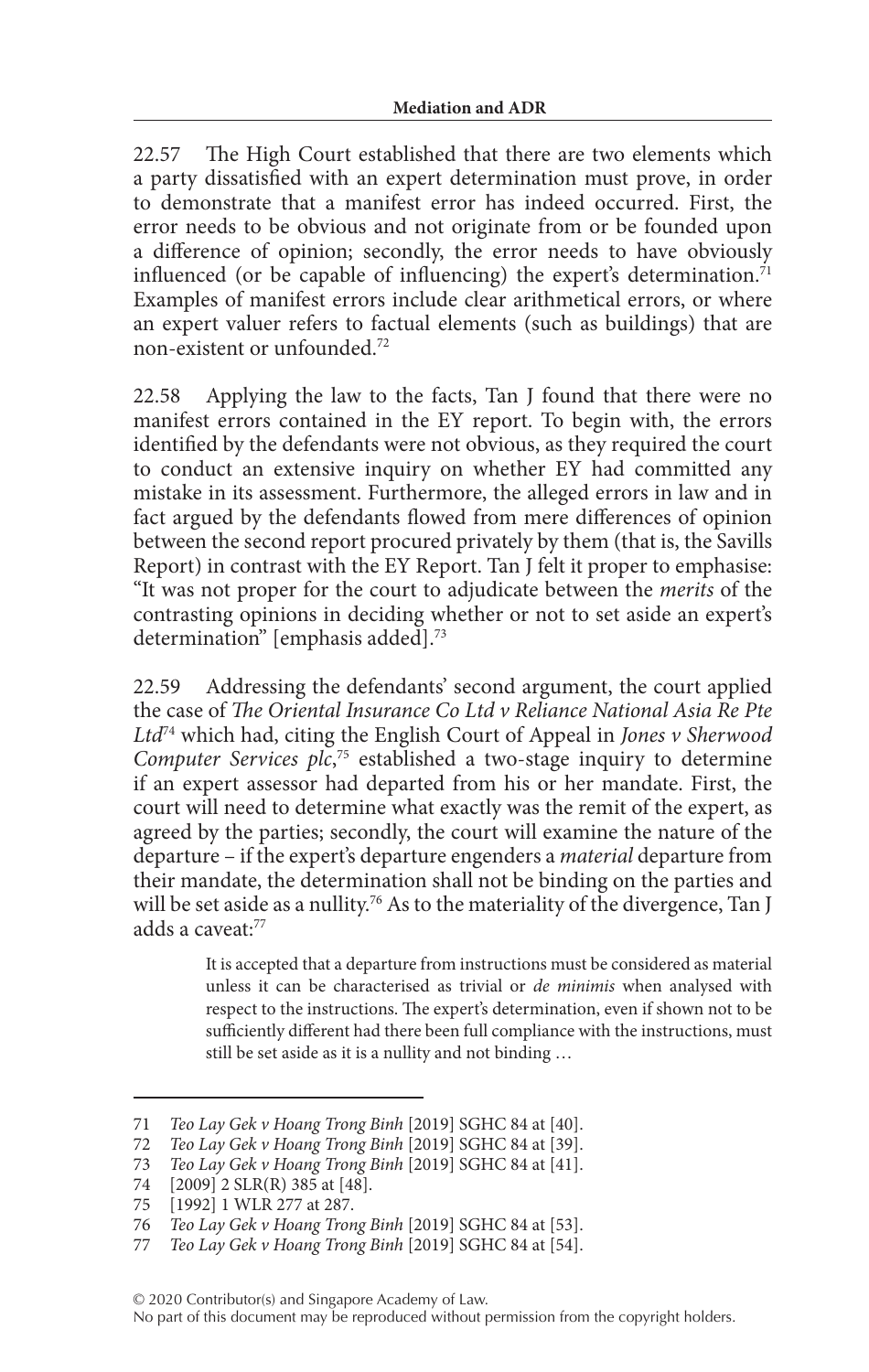22.60 His Honour also emphasised that it is crucial to recognise that there is a nuanced distinction between a departure from mandate, as against mistakes made by the expert.78 The following analogy of answering the right or wrong question, found in *Nikko Hotels (UK) Ltd v MEPC plc*, 79 may be considered: "If [the expert] has answered the right question in the wrong way, his decision will be binding. If he has answered the wrong question, his decision will be a nullity."

22.61 Applying the law to the facts, the court observed that EY had a broad mandate in determining the market value of the shares which were subject to assessment. There were no strict restrictions circumscribing how EY may conduct its valuation. In any event, Tan J ruled that there was simply no evidence produced by the defendants indicating that EY had departed from its mandate: the defendants' submissions as to alleged errors of law made by EY and their affiliates in producing the report were simply inconsequential and irrelevant to the specific question of whether such a departure from mandate had occurred.<sup>80</sup>

22.62 Consequently, the High Court granted the plaintiffs a declaration that the EY Report was final and binding on the parties, in light of the mediated settlement agreement, and ordered that it be enforced accordingly.

## *B. Neutral evaluation*

*(1) Neutral evaluation procedure agreed to in terms of mediated settlement agreement – Whether assessor's report was final and binding*

22.63 As outlined previously,<sup>81</sup> the Court of Appeal in *Yashwant Bajaj v Toru Ueda*82 was presented with a case to set aside a statutory demand that was issued to enforce an alleged debt owed by the plaintiff, Bajaj, to the defendant, Ueda, under a mediated settlement agreement. In this part, the authors focus on a different aspect of the case, namely, the neutral evaluation procedure.

22.64 The appeal turned on the substance of that alleged debt, founded on a settlement amount which was to be assessed through neutral evaluation by an independent accountant ("the assessor") *per* the

<sup>78</sup> *Teo Lay Gek v Hoang Trong Binh* [2019] SGHC 84 at [55].

<sup>79</sup> [1991] 2 EGLR 103 at 108.

<sup>80</sup> *Teo Lay Gek v Hoang Trong Binh* [2019] SGHC 84 at [57].

<sup>81</sup> See para 22.18 above.

<sup>82</sup> See para 22.3 above.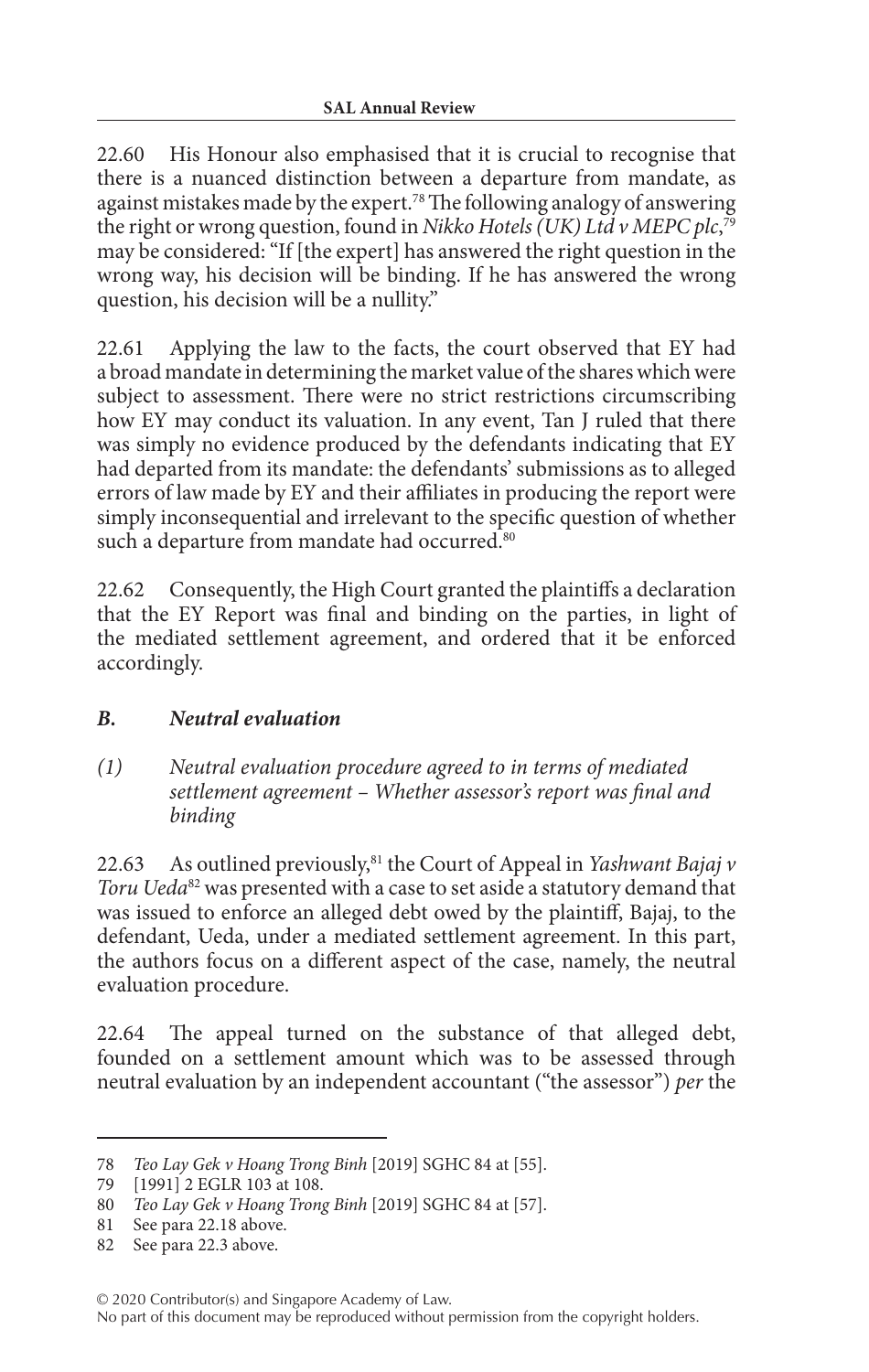Singapore Mediation Centre's Neutral Evaluation Rules and in accordance with the terms of a mediated settlement agreement concluded between the parties.

22.65 After the mediated settlement agreement was concluded and the third-party "Neutral" was appointed to provide the required neutral evaluation service (in accordance with the parties' agreed "Documentsonly Neutral Evaluation"), the parties were required to submit the necessary and relevant documents to the assessor along an arranged timeline. Read together, cll 1, 2 and 9 of the mediated settlement agreement generally dictate that the Neutral is to determine for the parties through his report (and the administration of a matrix formula represented by "calculat[ing] and populat[ing]" entries in Tables X and Y) a *final and binding* "Settlement Amount". Whilst Ueda complied diligently with the submission timelines, Bajaj was found to have obstructed the evaluation process through a series of delaying tactics. This led to a three-year long delay in the assessor's report (issued in November 2017). Consequently, the assessor was only able to report qualified values in his report as it had access solely to documents submitted by Ueda, and the assessor expressly added a caveat that these values were subject to adjustments.

22.66 The case before the Court of Appeal turned on whether the assessor abided by his terms of reference. As reported in the previous part, where an assessor or expert does not comply or departs from their mandate, their decision or report may be set aside even if parties had agreed in the original terms of reference that the assessor's decision is to be final and binding.<sup>83</sup> Here, the Court of Appeal had to characterise the assessor's qualified report, which essentially contemplated a review of the value of the Settlement Amount in line with the express qualifications made by him on the Settlement Amount. As the Settlement Amount in the assessor's report was made "subject to changes depending on adjustments",<sup>84</sup> the court had to decide if the assessor had reached a Settlement Amount which was final and binding, *per* the terms of his mandate set out in the mediated settlement agreement.

22.67 Interpreting the terms of the mediated settlement agreement, the court opined that the latitude given to the assessor by the mediated settlement agreement did not envisage the option for him to report numbers and figures that the assessor himself thought were subject to adjustments. Clause 1 of the mediated settlement agreement directed the assessor to "calculate and populate" the entries in Tables X and Y. The court opined that this necessarily entailed the need for the assessor to

<sup>83</sup> *Yashwant Bajaj v Toru Ueda* [2020] 1 SLR 36 at [56].

<sup>84</sup> *Yashwant Bajaj v Toru Ueda* [2020] 1 SLR 36 at [24].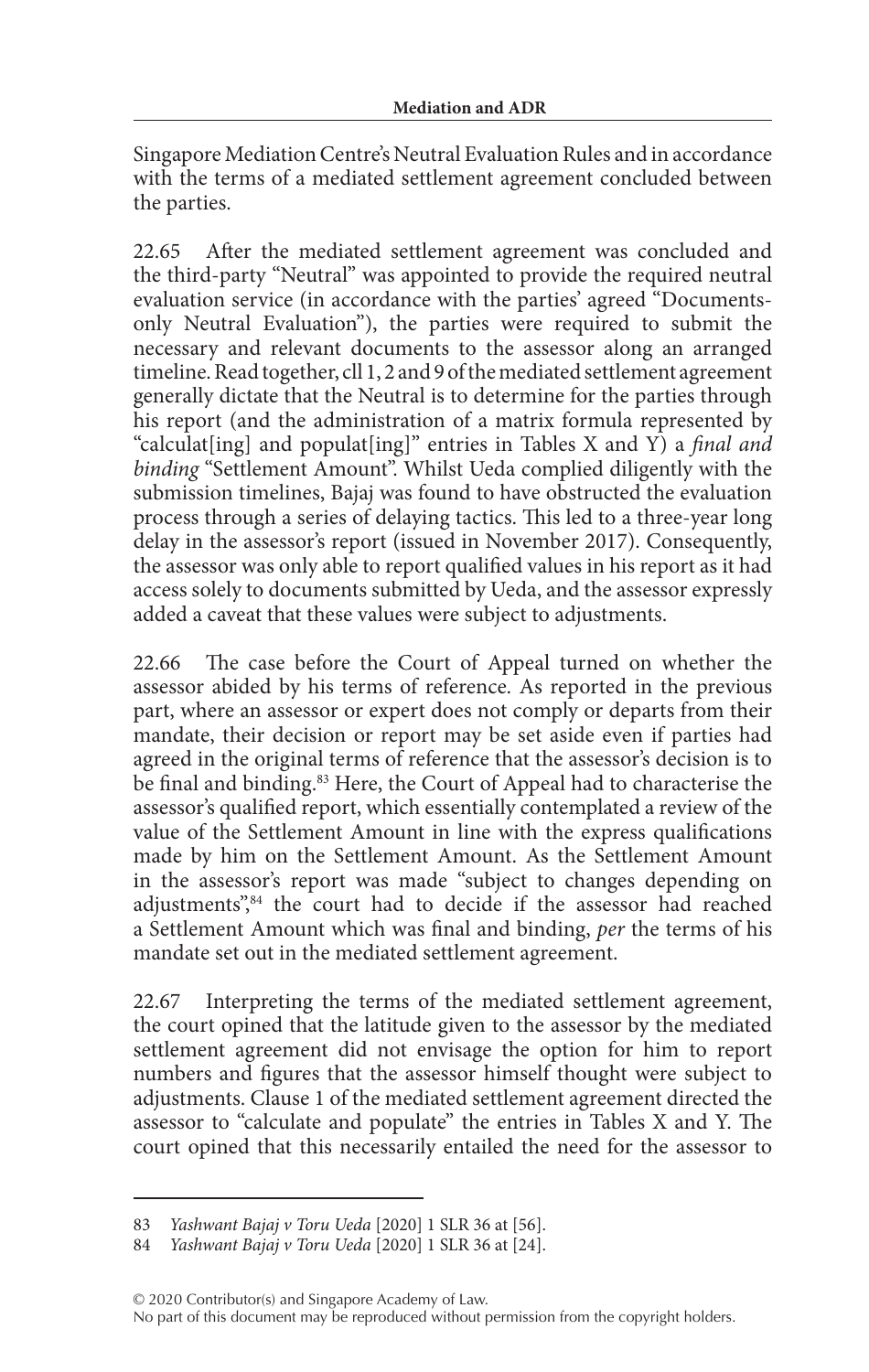determine such values with certainty. In other words, Chao Hick Tin SJ stated: "It means that the assessor had to reach a set of values for Tables X and Y that was definite and settled, incorporating his professional expertise".<sup>85</sup> The fact that cl 9 of the mediated settlement agreement conceived as "final" the Settlement Amount reported by the assessor reinforced the court's preferred construction, that the assessor's report was not to be subject to further review. As Chao SJ opined:<sup>86</sup>

> There needed to be a *determination* of the calculations that was definite and settled, and in turn, a *determination* of the Settlement Amount that was certain and not subject to review. The requirement of a determination of a final Settlement Amount is consonant with the objective intention of the parties in entering into the Settlement Agreement in the first place – to resolve completely the dispute between them by appointing an independent accountant to determine the values they were unable to agree on. [emphasis in original]

22.68 Unfortunately, as the assessor expressly qualified that the values he administered in Tables X and Y, as well as the derived Settlement Amount, were subject to adjustments, the court inferred that those values "were nothing more than tentative figures".<sup>87</sup> This meant that the assessor had applied and reported values that were not final.<sup>88</sup>

22.69 The Court of Appeal then considered if the qualifications within the assessor's report fell within the meaning of r 10.5(1) of the Singapore Mediation Centre's Neutral Evaluation Rules. Rule 10.5(1) provides that the Neutral "may qualify the opinion to explain the constraints under which the opinion was rendered" where the opinion is given based solely on the submissions and evidence available, under circumstances where the Neutral thinks that further investigations should be carried out but the parties remain in disagreement over the commencement of such an investigation. But the court perceptively pointed out that the rule only applies to neutral evaluations with evaluation sessions, to the exclusion of documents-only evaluation. As the impugned report in this case was a result of a documents-only evaluation, the assessor was not able to rely on this rule for a mandate to issue a qualified report. In any event, the court clarified that even if the assessor was able to rely on r 10.5(1) in the context of a neutral evaluation with evaluation sessions, the rule only permitted:89

<sup>85</sup> *Yashwant Bajaj v Toru Ueda* [2020] 1 SLR 36 at [60].

<sup>86</sup> *Yashwant Bajaj v Toru Ueda* [2020] 1 SLR 36 at [60].

Yashwant Bajaj v Toru Ueda [2020] 1 SLR 36 at [65].

<sup>88</sup> *Yashwant Bajaj v Toru Ueda* [2020] 1 SLR 36 at [65].

<sup>89</sup> *Yashwant Bajaj v Toru Ueda* [2020] 1 SLR 36 at [62].

No part of this document may be reproduced without permission from the copyright holders.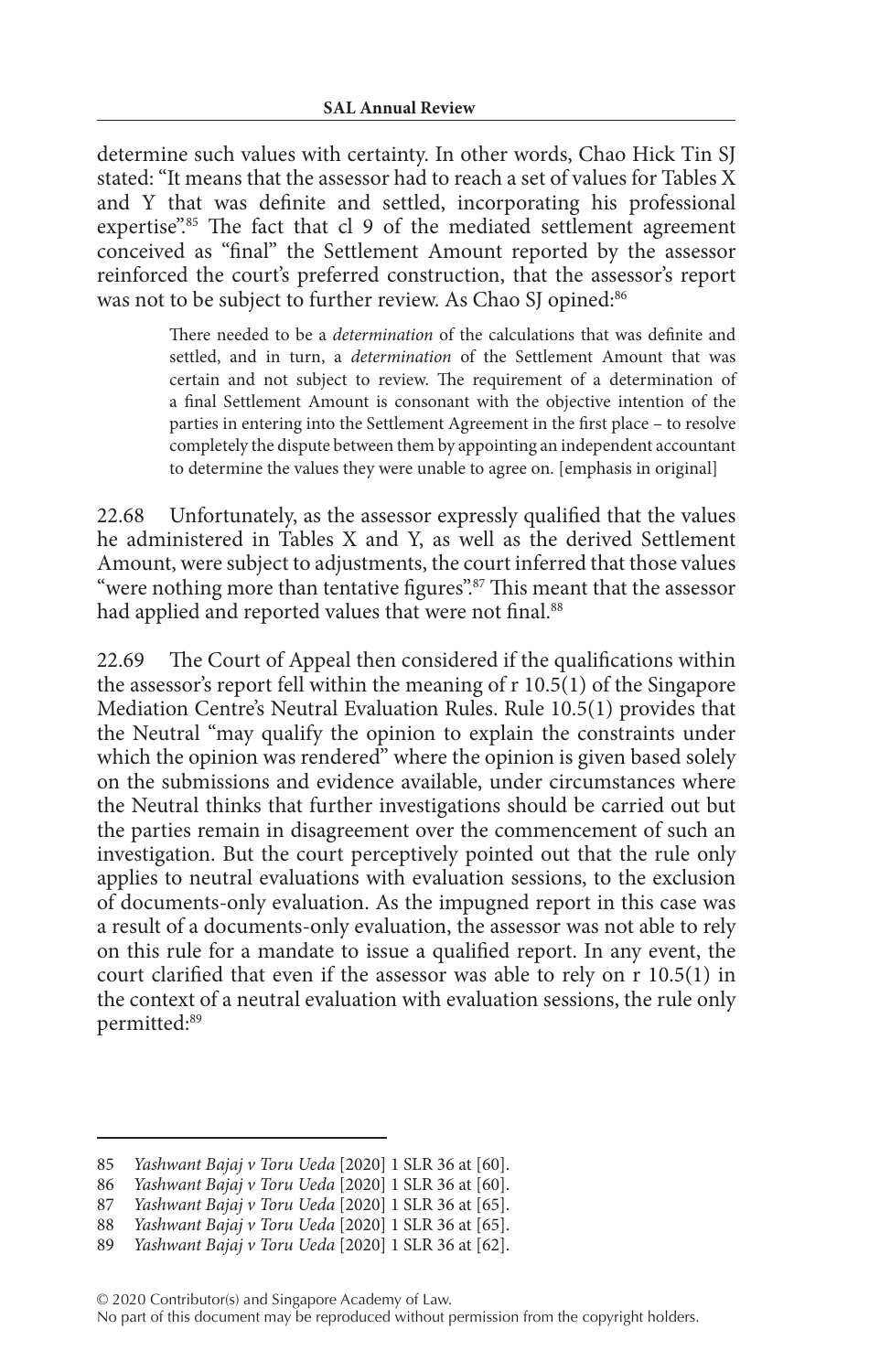… a qualification in the sense of an explanation of the constraints under which the opinion is rendered. It does not permit a Neutral to relegate his task by stating that he is unable to come to any final number, i.e., a determination.

22.70 Consequently, the court concluded that the assessor was not in compliance with his mandate *per* cl 1 of the mediated settlement agreement, as he had expressly caveated that those values he had determined were subject to adjustments (that is, not final, definite and settled). The Settlement Amount derived by the assessor was not in compliance with the mandate under the settlement agreement, as he had applied tentative values to Tables X and Y and conceived that the Settlement Amount reported was not final. As the assessor was not in compliance with his mandate, the report was not valid for the purposes of defining the payment obligations found within the mediated settlement agreement. Hence the court allowed Bajaj's appeal to set aside the statutory demand order issued against him, as the mediated settlement agreement was not sufficiently clearly defined to be enforced accordingly.<sup>90</sup> Interestingly, Chao SJ suggested that the outcome may have been different had the assessor drafted his caveat with more finesse, namely, "based on the documents submitted to me, which regrettably did not include any from Mr Bajaj as he refused to do so, I determine that  $\ldots$ <sup>91</sup>

### *C. Ethical considerations: conflict of interests*

#### *(1) Conflict of interests – Lawyer representing a different client against the same defendants in relation to a substantially similar dispute – Settlement negotiations*

22.71 In *Wan Hoe Keet v LVM Law Chambers LLC*,<sup>92</sup> the applicants (Wan and Ho) applied for an injunction from the High Court to restrain LVM Law Chambers LLC ("LVM") from representing a person named Chan against themselves in Suit No 806 of 2018 ("Suit 806"). This was because in an earlier suit in the High Court, Suit No 315 of 2016 ("Suit 315"), Mr Lok Vi Ming SC of LVM had represented the plaintiff, Lee, in that suit and in subsequent settlement negotiations against Wan and Ho, who were the defendants in that suit. Wan and Ho sought the injunction as they were aggrieved that LVM would act for Chan in Suit 806, whilst possessing confidential information obtained from

<sup>90</sup> *Yashwant Bajaj v Toru Ueda* [2020] 1 SLR 36 at [72].

<sup>91</sup> *Yashwant Bajaj v Toru Ueda* [2020] 1 SLR 36 at [65].

<sup>92</sup> See para 22.3 above. At the time of writing, this case was on appeal. The appeal was allowed in a judgment delivered by the Singapore Court of Appeal on 3 April 2020: *LVM Law Chambers LLC v Wan Hoe Keet* [2020] 1 SLR 1083. The appeal judgment will be discussed in this chapter next year.

No part of this document may be reproduced without permission from the copyright holders.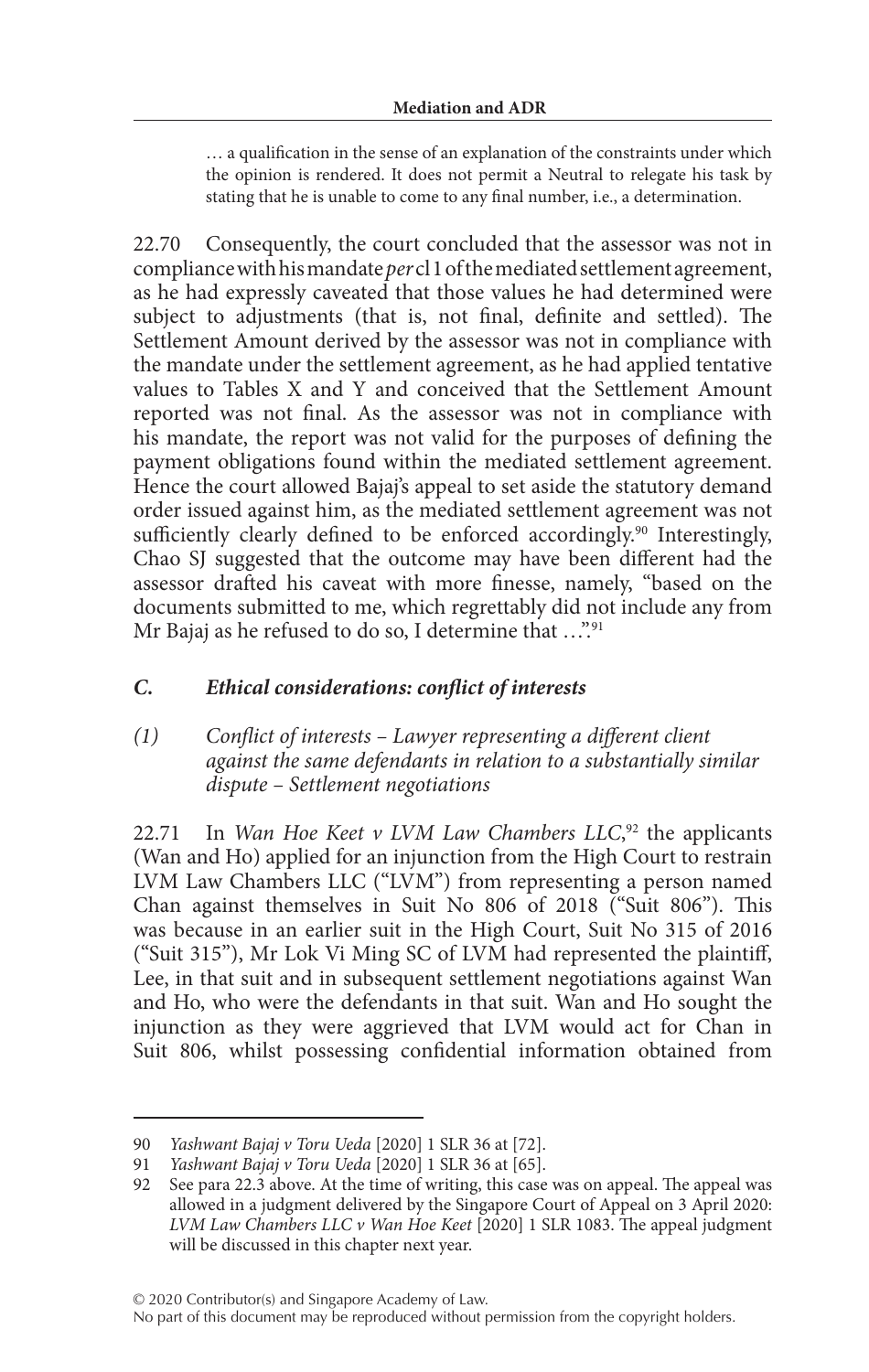settlement negotiations from Suit 315; Wan and Ho were defendants in both Suits 806 and 315. The High Court had two issues to answer:<sup>93</sup>

> [F]irst, is there a conflict of interests on the part of LVM in acting for the plaintiffs in both suits, and secondly, if so, have the applicants shown that there is a threat of misuse sufficient to justify an injunction order against LVM from acting for [Chan]?

22.72 Choo Han Teck J granted the injunction. His Honour first found that Mr Lok SC of LVM owed an obligation of confidence to the applicants. The court observed:<sup>94</sup>

> The obligation of confidence owed by the solicitors of one party to the counterparty in mediation or settlement negotiations need not strictly arise out of an explicit contractual duty, but may arise in equity 'by applying principles of good faith and conscience' even in the absence of any contract between the parties … An equitable duty of confidence would be imposed if the circumstances are such that a reasonable solicitor in Mr Lok SC's position should have known that the information was given in confidence …

22.73 It should be noted that cl 6 of the settlement agreement flowing from Suit 315 provided that:

> The circumstances of the Claims, all materials prepared in respect of [Suit 315] … and/or disclosed in [Suit 315], and any settlement between parties (including the terms of settlement) shall be kept strictly confidential between parties, unless disclosure is (1) required by law, (2) by written consent between parties, (3) sanctioned by the High Court of Singapore, and (4) for enforcement of this Settlement Agreement.

22.74 The court found that because Mr Lok SC negotiated on Lee's behalf (as the latter's lawyer) in the Suit 315 settlement agreement, whilst the express terms of the settlement bound Lee to promise the applicants that he would not use or disclose relevant confidential information except under the circumstances provided for, by extension, an equitable duty of confidence would be imposed on Mr Lok SC.95 Referring to *Worth*  Recycling Pty Ltd v Waste Recycling and Processing Pty Ltd,<sup>96</sup> the court rejected the notion that there would be a difference between settlement negotiations and formal mediations in this regard. Choo J made clear that the private and confidential nature of negotiations – *regardless of whether they take place at mediation or not* – engenders a serious degree of fidelity, which would in any event bind Mr Lok SC, acting in his capacity as a lawyer to the confidential agreement signed by his client, Lee, with the

<sup>93</sup> *Wan Hoe Keet v LVM Law Chambers LLC* [2020] 3 SLR 568 at [4].

<sup>94</sup> *Wan Hoe Keet v LVM Law Chambers LLC* [2020] 3 SLR 568 at [9].

<sup>95</sup> *Wan Hoe Keet v LVM Law Chambers LLC* [2020] 3 SLR 568 at [9].

<sup>96</sup> [2009] NSWCA 354.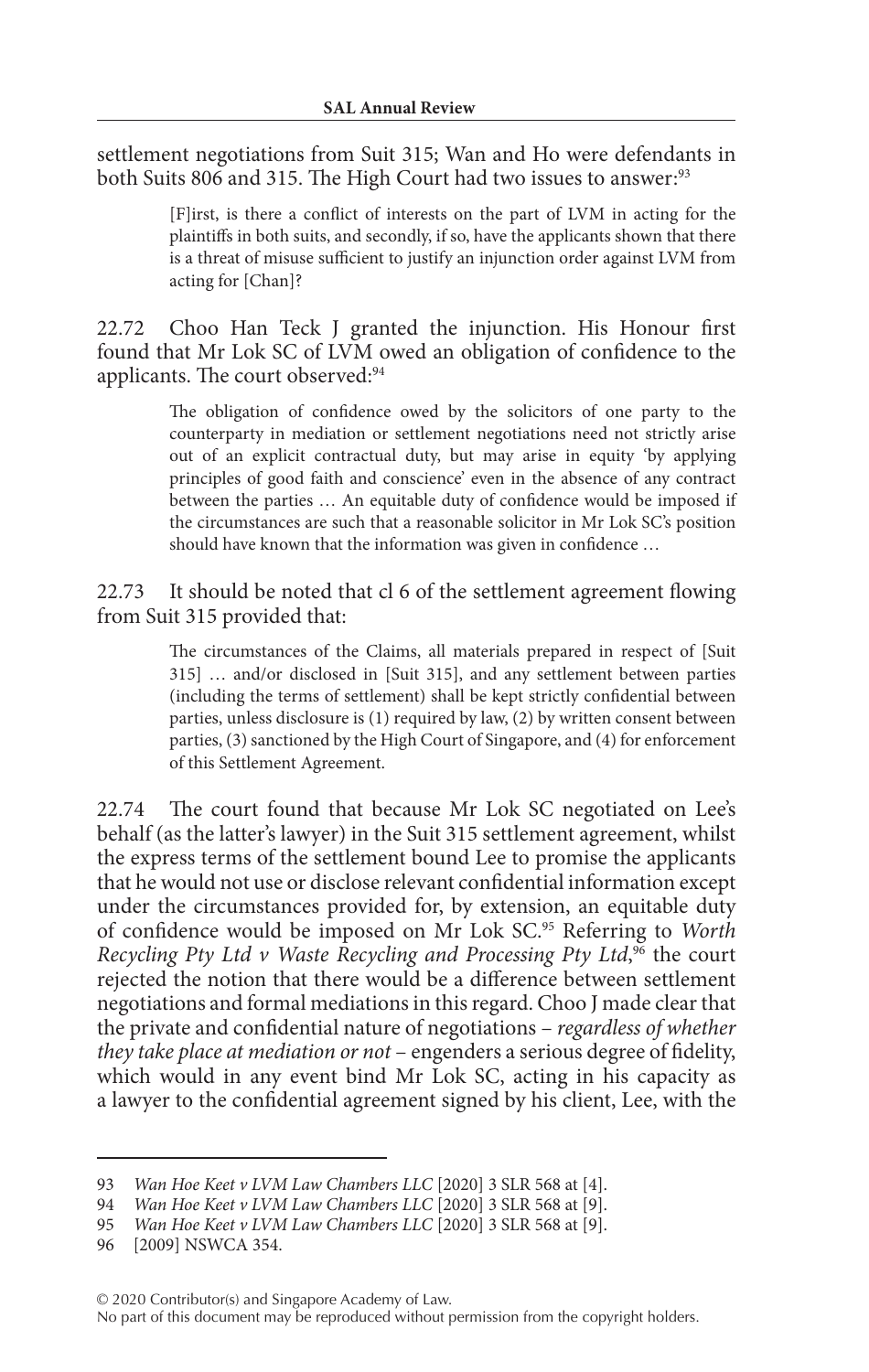applicants. In passing, the court noted: "The fact that parties negotiated instead of mediated made no difference to this finding."97

22.75 Choo J subsequently put his mind to whether there might be a threat of misuse of that confidential information, sufficiently serious to justify an injunction. The court had perceptively observed:<sup>98</sup>

> There are many things that Mr Lok SC may not be thinking about – including what he is thinking about. I am referring, of course, to the subconscious currents in our minds and that was what [the precedents] meant when they referred to the possibility of 'a future breach occurring accidentally or unconsciously' …

22.76 Thus, the risk of misuse of the confidential information in Mr Lok SC's mind might be inevitable, as it was difficult to quarantine conscious or subconscious thoughts when he appeared in related proceedings which could give rise to a conflict of interests.<sup>99</sup> The court concluded that, in Suit 806 proceedings, the applicants would be disadvantaged by the knowledge that Mr Lok SC possessed, having participated in the Suit 315 settlement negotiations. Not only would Mr Lok SC have inside knowledge of the applicant's circumstances, "[h]e will know at which point the applicants became malleable and at points they are at their strongest".100 Accordingly, the court granted the injunction restraining LVM from representing Chan in Suit 806.

### **IV. Mediation and civil procedure**

22.77 In this part, the authors review three cases. The first two are reviewed with a focus on the courts' decision in relation to the award of costs; the third case highlights the High Court's view of the application of confidentiality and without prejudice principles to mediation procedures in the context of subsequent litigation proceedings.

#### *A. Costs*

*(1) Costs – Order 22A rules 9(3) and 9(5) of the Rules of Court*

22.78 In *Seraya Energy Pte Ltd v Denka Advantech Pte Ltd*, 101 the High Court issued a supplementary judgment on costs and disbursements. The

<sup>97</sup> *Wan Hoe Keet v LVM Law Chambers LLC* [2020] 3 SLR 568 at [9].

<sup>98</sup> *Wan Hoe Keet v LVM Law Chambers LLC* [2020] 3 SLR 568 at [10].

<sup>99</sup> *Cf Worth Recycling Pty Ltd v Waste Recycling and Processing Pty Ltd* [2009] NSWCA 354 at [44].

<sup>100</sup> *Wan Hoe Keet v LVM Law Chambers LLC* [2020] 3 SLR 568 at [11].

<sup>101</sup> See para 22.3 above.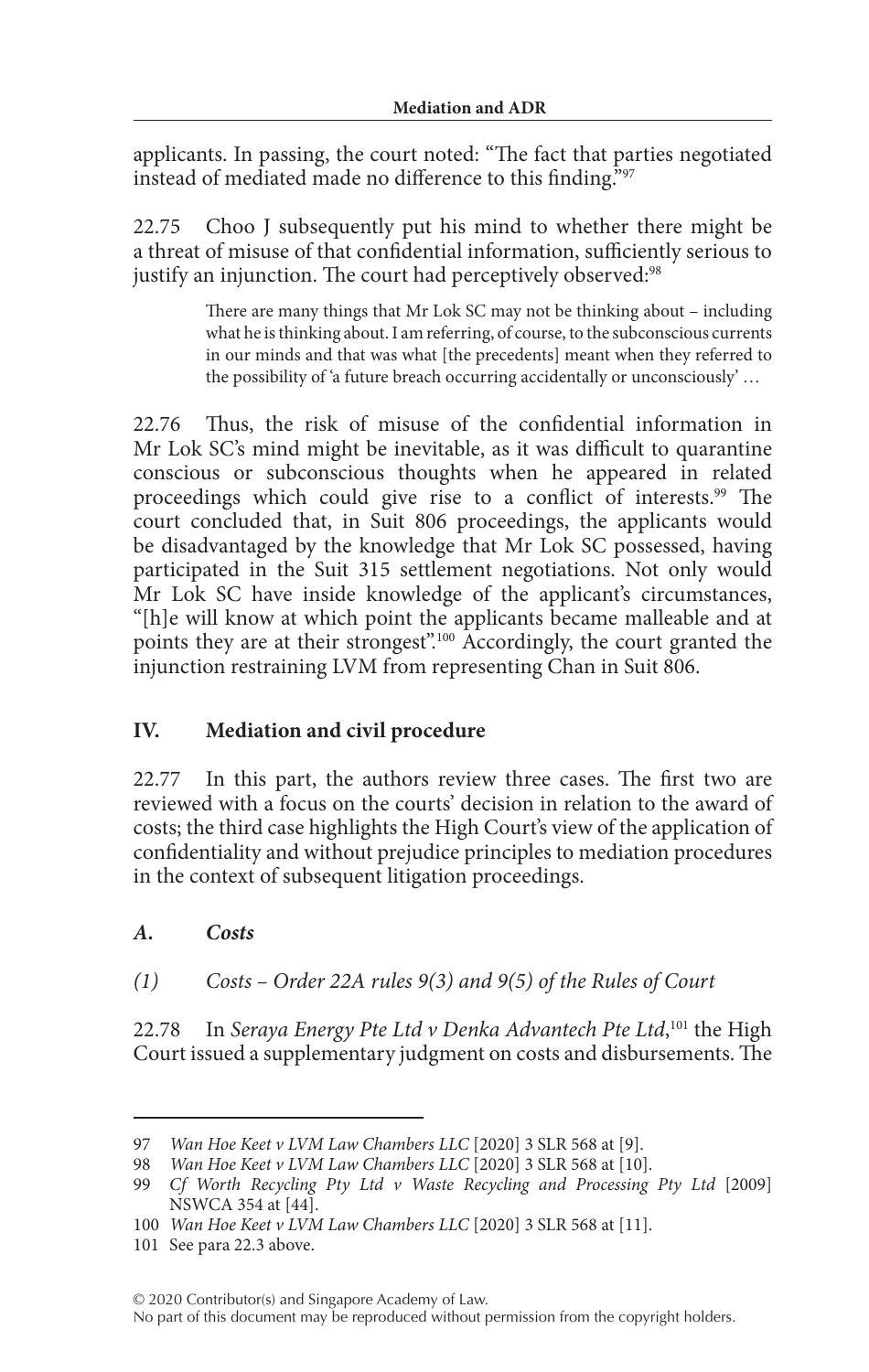court awarded some costs to the defendant, Denka, which substantially succeeded in defending an enforcement of liquidated damages claim.<sup>102</sup>

22.79 The court noted that Denka had made an offer to settle the plaintiff 's ("Seraya Energy") claims on 31 October 2016, which remained open for five months and was withdrawn on 31 March 2017 before the start of the civil trial on 7 November 2017. When the court delivered its judgment on liability and quantum, Seraya Energy was entitled to receive a net payment amount of \$1,926,814 (excluding interest and costs). However, had they accepted the offer to settle before it was withdrawn, they would have received a greater net payment amount of \$2,642,450 (excluding interest and costs).

22.80 Woo Bih Li J referred first to O 22A r 9(3) of the Rules of Court,<sup>103</sup> which establishes the general rule that if a defendant has made an offer to settle, which has not been withdrawn nor expired before the disposal of the claim at trial, the defendant is entitled to costs on an indemnity basis calculated from the date of service of the offer, if the plaintiff does not accept the offer and obtains judgment which is not more favourable than the terms of the offer. In this instance, as the offer was withdrawn before the conclusion of trial, the court initially considered that each party was to bear its own costs of the action.<sup>104</sup>

22.81 However, Woo J then considered the application of O 22A r 9(5), which could be read without prejudice to other provisions, including O 22A r 9(3). It provides that where an offer to settle has been made, then notwithstanding anything in the offer, the court retains full power to determine by whom and to what degree any costs are to be paid.105 Giving more weight to the fact that the offer to settle had remained open for acceptance for five months prior to the beginning of trial, and less weight to the fact that it was withdrawn after five months, alongside the consideration that Seraya Energy would not have accepted the offer to settle in any event had it not been withdrawn, the court was inclined to award some costs to Denka. The court considered the difference in the quantum offered under the offer to settle and what was eventually awarded to Seraya Energy was not an insubstantial sum: \$715,636, which was approximately 37% of the principal amount awarded in judgment. Further, in reaching its conclusion, the court paid attention to the

© 2020 Contributor(s) and Singapore Academy of Law.

<sup>102</sup> *Seraya Energy Pte Ltd v Denka Advantech Pte Ltd* [2019] SGHC 2.

<sup>103</sup> Cap 322, R 5, 2014 Rev Ed.

<sup>104</sup> *Seraya Energy Pte Ltd v Denka Advantech Pte Ltd* [2019] SGHC 100 at [6].

<sup>105</sup> *Seraya Energy Pte Ltd v Denka Advantech Pte Ltd* [2019] SGHC 100 at [5].

No part of this document may be reproduced without permission from the copyright holders.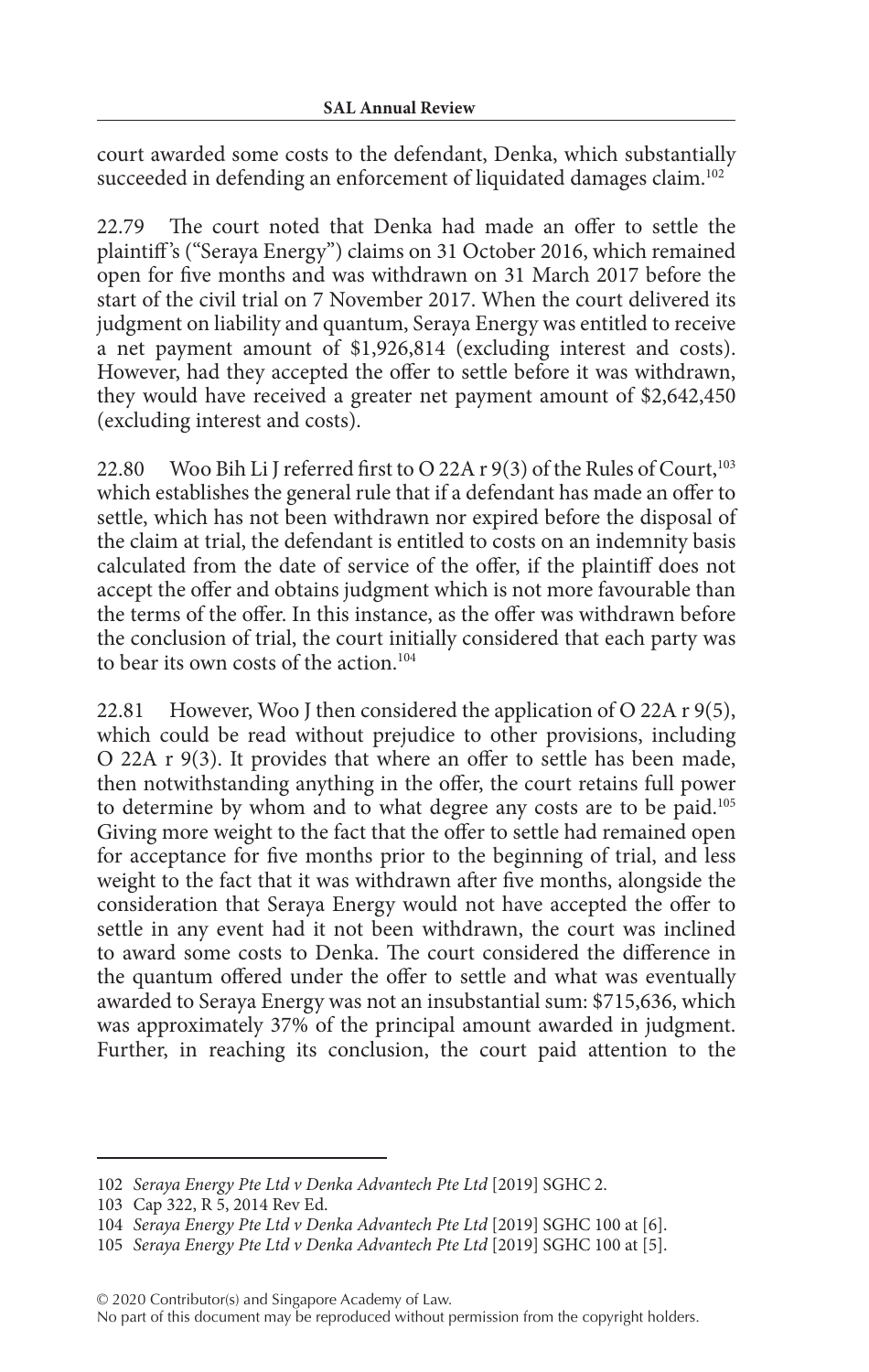maximum aggregate amount of what Seraya Energy had claimed (a sum totalling about \$31m).106

22.82 This case reflects the High Court's inclination to encourage parties to – effectively and in their best endeavours – resolve disputes out of court through the imposition of cost sanctions. Where parties have a window of opportunity to accept a settlement offer or participate in mediation, they must seriously consider it, whilst at the same time balancing such opportunity with the chance of success at litigation if the dispute were left to run its course at a full trial.

#### *(2) Obstructive behaviour during neutral evaluation process – No costs awarded*

22.83 In *Yashwant Bajaj v Toru Ueda*,<sup>107</sup> reviewed in the previous part,<sup>108</sup> the appellant, Bajaj, succeeded in his appeal in setting aside a statutory demand which purported to enforce a mediated settlement agreement containing an unclearly defined debt. However, despite his successful appeal, the Court of Appeal took a very dim view of Bajaj's conduct,<sup>109</sup> which amounted to obstructing the neutral evaluation process. Chao SJ, therefore, ordered no costs be awarded to Bajaj. This case reflects the court's prerogative to administer cost sanctions against parties who are uncooperative and disruptive of dispute management timelines agreed to at mediation.

### *B. Confidential and without prejudice nature of mediation*

22.84 The High Court in *Jumaiah bte Amir v Salim bin Abdul Rashid*<sup>110</sup> made some helpful remarks on the confidential and without prejudice nature of mediation in the context of evidence admissible in litigation proceedings.

22.85 In reaching his decision that agreement on particular issues was *not* reached at mediation, Choo Han Teck J highlighted the following points:<sup>111</sup>

© 2020 Contributor(s) and Singapore Academy of Law.

No part of this document may be reproduced without permission from the copyright holders.

<sup>106</sup> *Seraya Energy Pte Ltd v Denka Advantech Pte Ltd* [2019] SGHC 100 at [11].

<sup>107</sup> See para 22.3 above.

<sup>108</sup> See para 22.18 above ("Recognition and enforcement of (mediated) settlement agreements"), where the facts of the case were summarised. Commentary on this case also appears at para 22.63 above.

<sup>109</sup> *Yashwant Bajaj v Toru Ueda* [2020] 1 SLR 36 at [83].

<sup>110</sup> See para 22.3 above, reviewed at para 22.13 above.

<sup>111</sup> *Jumaiah bte Amir v Salim bin Abdul Rashid* [2019] SGHC 63 at [17].